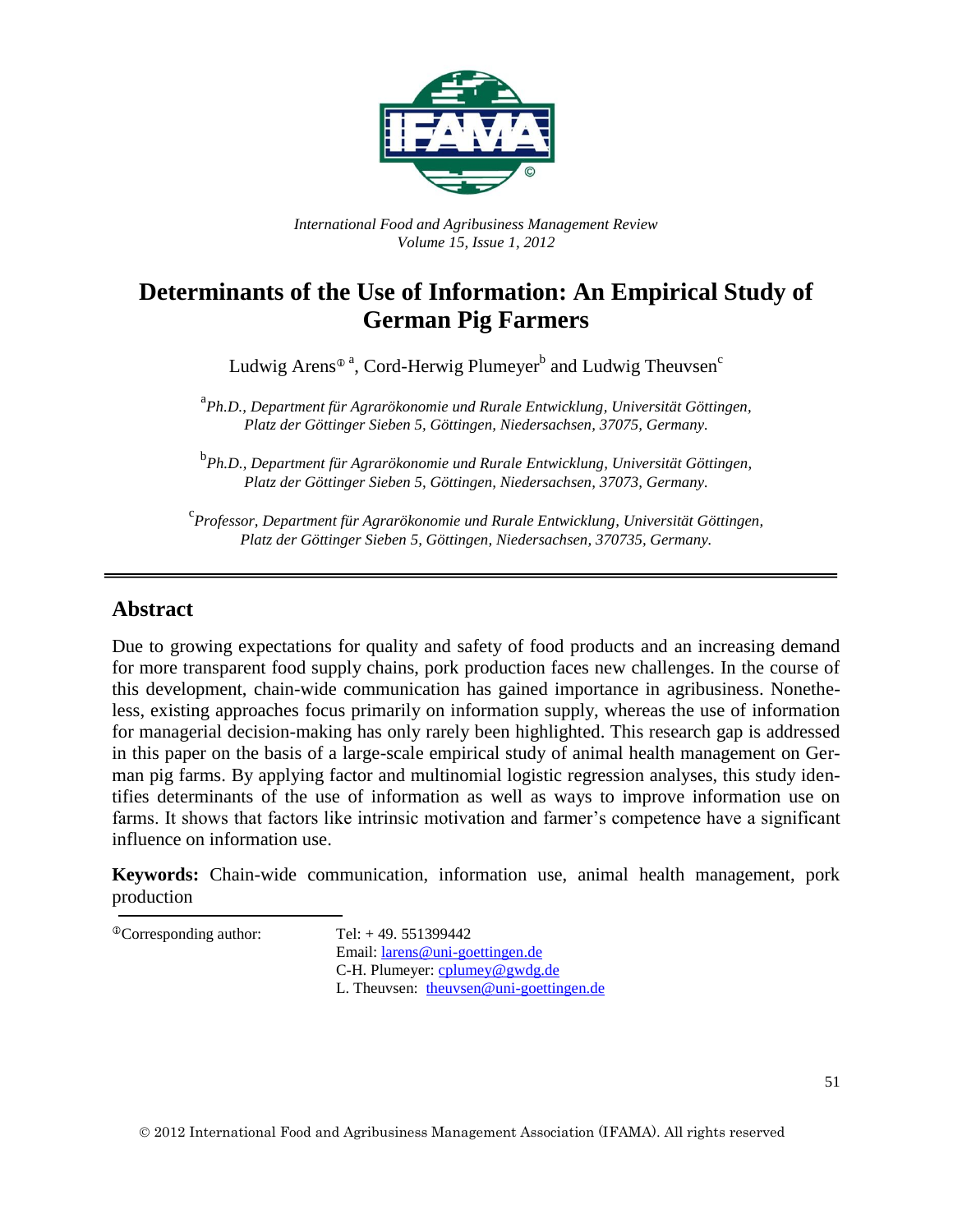# **Problem Definition and Goals**

Various food crises have laid bare certain deficits in the quality control of food production and have resulted in a considerable loss of trust among consumers. Since the mid-1990s, a political reaction has resulted in the legislation and administration of new food production legislation which encompasses the entire supply chain "from the farm to the fork", from the pre-production areas of agriculture on through the production, manufacture, and distribution of the products (Fritz and Fischer 2007; Härtel 2007). Industry in turn has responded by implementing various quality control systems, the central element of which similarly aims to oversee all or at least the most important stages in the food production process (Hatanaka, Bain, and Busch 2005; Jahn 2006; Peupert and Theuvsen 2007).

Due to the many efforts of legislators and agribusiness firms to assure the improved quality of food products, the continuous exchange of information among all supply chain partners has become extremely important. Therefore, various efforts have been made to improve communication between supply chain partners. Examples of this development are new legislation concerning the exchange of information on salmonella monitoring in pork production, Regulation (EC) 853/2004 as part of the so-called "hygiene legislation package" regarding food supply chain information, and the requirements established by certification systems to pass on information to supply chain partners (Ziggers and Trienekens 1999; Schulze Althoff, Ellebrecht, and Petersen 2005; Deimel, Plumeyer, and Theuvsen 2008a). So far the exchange of information in agribusiness, particularly in the meat industry, has been hindered by considerable organizational and structural barriers. The transfer of information is difficult due to complex supply chain structures, resulting in numerous organizational interfaces along supply chains, each of which acts as a hurdle the information flow has to overcome (Deimel, Frentrup, and Theuvsen 2008). In the meat supply chain, the interface between agribusiness firms like slaughterhouses and farmers seems to be the most difficult relationship due to structural and organizational disparities (Deimel, Plumeyer, and Theuvsen 2009). Therefore, in recent years great efforts have been made to take advantage of modern information technologies that allow a multitude of information on food quality derived from the findings at slaughterhouses (e.g., results of salmonella testing and other animal health issues) to be systematically gathered and made more available to farmers in order to enable them to improve their animal health (AH) management (Plumeyer, Theuvsen, and Bahlmann 2009).

In order to ensure the effective use of information, it must not only be guaranteed that the information can flow unhindered along food supply chains, it is also important that the recipients use the information provided in their managerial decision-making processes (O'Reilly 1982; Amponsah 1995). The adequate use of information in order to create knowledge can be seen as a "[…] growing individual and collective optimization problem […]" (Stock et al. 1998). Its solution plays an important role in agribusiness firms' ability to gain and sustain competitiveness (Carneiro 2000). The exchange and use of chain-wide information are of particular importance for hog farmers due to the high prevalence of subclinical infections such as salmonella which result from inadequate hygiene management during piglet and fattening stages, but are in most cases only detected during slaughter (Mack et al. 2005). Blaha (2004) refers to this as the problem of "pre-harvest food safety", and so far it has received only limited attention.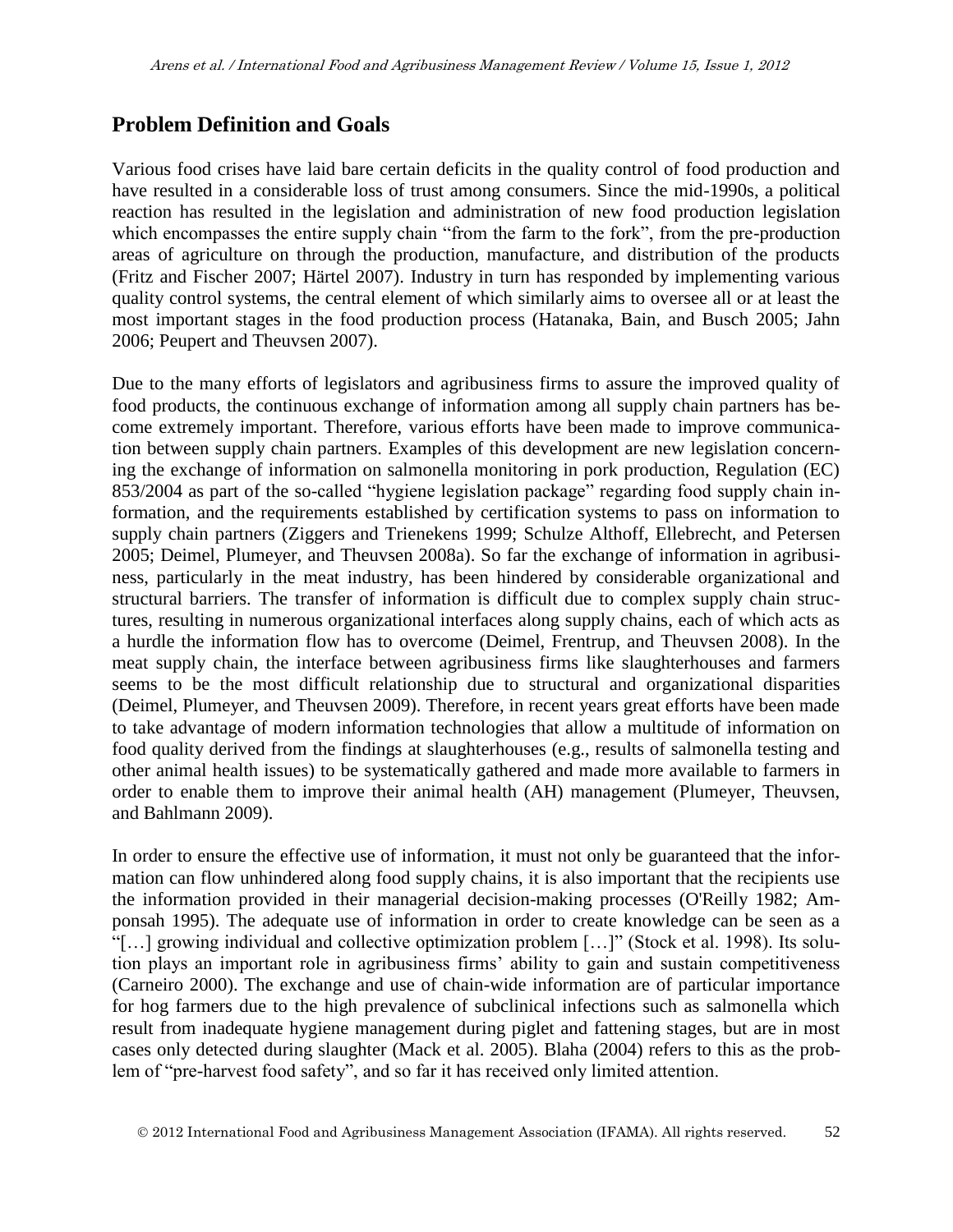Considering the need to assure a continuous flow and use of information among the organizational interfaces between farmers and slaughterhouses, it is surprising that so little scientific research has been devoted to this topic. The literature mostly focuses on the use of information systems instead of use of information distributed through such systems (Davis 1989; Morris 1991; Venkatesh et al. 2003; Bahlmann and Spiller 2009). In agribusiness, the literature addresses only the technical design of information delivery systems or the use of information providers (Amponsah 1995). Thus, the absence of research about information use is especially obvious in this field. Therefore, the goal of this paper is to analyze hog farmers' use of information provided by processors and to derive recommendations that contribute to the improvement of communication among all supply chain partners. The contribution this makes to previous studies on the exchange of information lies in the identification of relevant practice-oriented determinants of use of chain-wide information by hog farmers. This allows the development and implementation of more advanced technical approaches which also take into account human information behaviour. The latter is seen as an important influence regarding the use of information systems (Gershon and Slade 1984; Alvarez and Nuthall 2006). In doing so, we first give an overview of the German pig sector. Then we describe the conceptual framework, methodology and sample of our research and present the results of the univariate analyses of our empirical data. Factor and multinomial logistic regression analyses are used to test the theoretical framework underlying the study. The paper closes with a discussion of results, some conclusions and suggestions for further research.

# **German Pig Sector**

Germany is the world's third largest pork producer with an output of 5.4 mio. tons in 2010. In the European Union, Germany is the largest pork producer, followed by Spain, France, Denmark and Poland. After German reunification, German pork production declined due to the privatization process in Eastern Germany and the reduction of production capacities in the new German states. As a result, herd size decreased from 34.2 million pigs in 1990 to 26.5 million pigs in 1996 (Spiller et al. 2005). Since then, production has slowly recovered; in 2010, 32,900 pig farmers kept 26.9 mill. pigs. Due to growing imports of slaughter pigs, pork production reached an all-time high in 2010. In 2006, for the first time in history, Germany was a net exporter of pork (Burchardi et al. 2007).

The major pig producing area is located in North-Western Germany close to the Dutch border where 17,000 farmers keep about 14.7 mill. pigs, or about 55% of the German pig herd. A second important production area is Southern Germany (Bavaria: 3.6 mill. pigs on 7,600 farms; Baden-Wuerttemberg: 2.08 mill. pigs on 3,600 farms). Farm size is much larger in Northern Germany; average herd size is 864.7 pigs in the North-West compared to only 473.7 pigs in Bavaria (Destatis 2010a, 2010b).

The requirements for conventional husbandry apply to over 99% of the hogs in Germany. Less than 1 percent are produced according to the standards for organic farming (Burchardi et al. 2007). Sows were held alone in pens with their piglets and hogs for fattening in heated stables with perforated flooring for the discharge of liquid excrement (98%) according to EU Regulations (2001/88/EG) (Hoy 2002).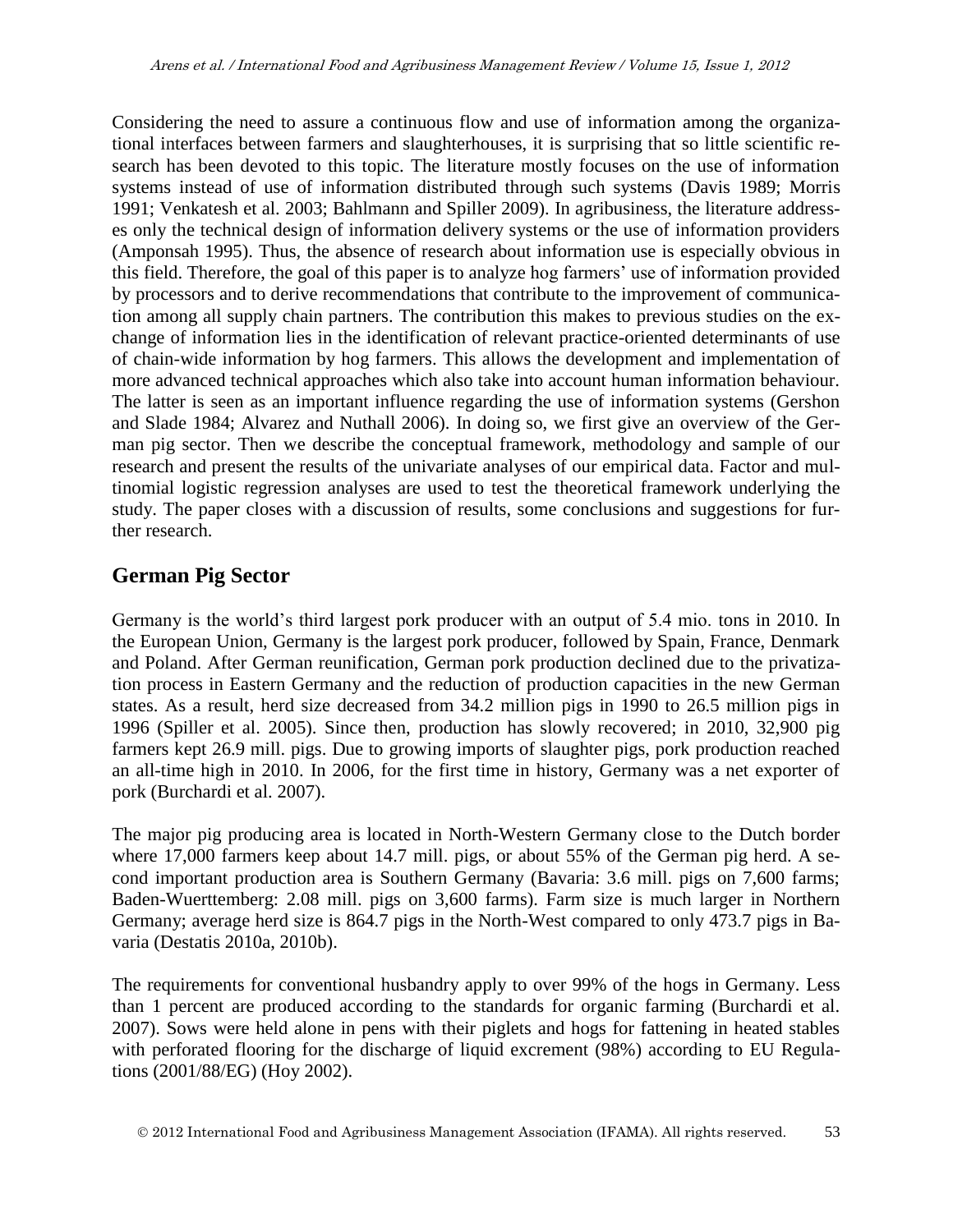In Germany, farmers are confronted with a growing concentration ratio at the processor level, but, with 226 slaughterhouses, there are still enough alternative buyers of slaughter pigs. The leading companies (ISN 2011), Tönnies (24.4% share of total slaughters), Vion (18.4%), and the cooperative Westfleisch (11.3%), follow different sourcing strategies: Tönnies and Vion work with private livestock dealers and pig marketing cooperatives and only rarely with individual farmers. Transportation of slaughter pigs is also provided by these traders. In contrast, Westfleisch introduced marketing contracts with 70% of its farmers in 2001 and owns a logistics centre. However, Westfleisch marketing contracts do not go very far. Farmers are allowed to choose from several breeds, which only have to be evaluated positively in a test program; the same applies to the feed. Thus, the intent of these contracts is only to ensure a certain percentage of the quantities required. Vion, Tönnies and most of the remaining German slaughterhouses do not apply contracts, nor are they vertically integrated—except for some smaller farmer associations that operate their own slaughterhouses (Schulze, Spiller, and Theuvsen 2007).

# **Conceptual Framework**

#### *Exchange and Use of Information as Success Factors*

Research conducted in various industry subsectors and regions has indicated that communication plays a decisive role in firm performance (Narver and Slater 1990; Deshpande, Farley, and Webster 1993; Bigne and Blesa 2003). Fawcett and Magnan (2001) state that "[…] information is the 'life blood' of effective supply chain management". In a survey of firm managers, Baker and Sinkula (1999) were able to show that not only firm performance but also innovativeness correlates significantly with the exchange of information. Moreover, the exchange of information among partners is an essential determinant of the successful strategic positioning of firm networks (Jarillo 1988). Other network theories also consider the continuous exchange of information an essential success factor (Miles and Snow 1984; Granovetter 1985).

Empirical studies have repeatedly confirmed the importance of a continuous exchange of information in food supply chains (Hill and Scudder 2002; Reiner 2005; Schulze, Spiller, and Theuvsen 2006b). Caswell and Mojduszka (1996) and Theuvsen, Plumeyer and Gawron (2007) particularly emphasize the high relevance of information exchange for food quality and safety. Lazzarini, Chaddad and Cook (2001) as well as Windhorst (2004) see the unhindered flow of information between supply chains partners as an essential precondition for the integration of supply chains and networks in the agribusiness sector. Whereas Hollmann-Hespos (2008) analyses determinants of investments in tracking and tracing systems that aim at the improvement of information flows relevant for traceability of food and feed products, Peupert and Theuvsen (2007) discuss how the exchange of quality information in agribusiness can be supported by the use of quality techniques such as quality function deployment.

In addition to the availability and supply of information, its use is also a key success factor (Moorman, Zaltman, and Deshpande 1992). The use of information constitutes a cognitive process that encompasses the acquisition, processing and storage of information, as well as the effect (e.g., the actions of the information user) (O'Reilly 1982). Choo (1996), Weißenberger (1997) and Thong (1999) consider the use of information as the primary goal of the information exchange.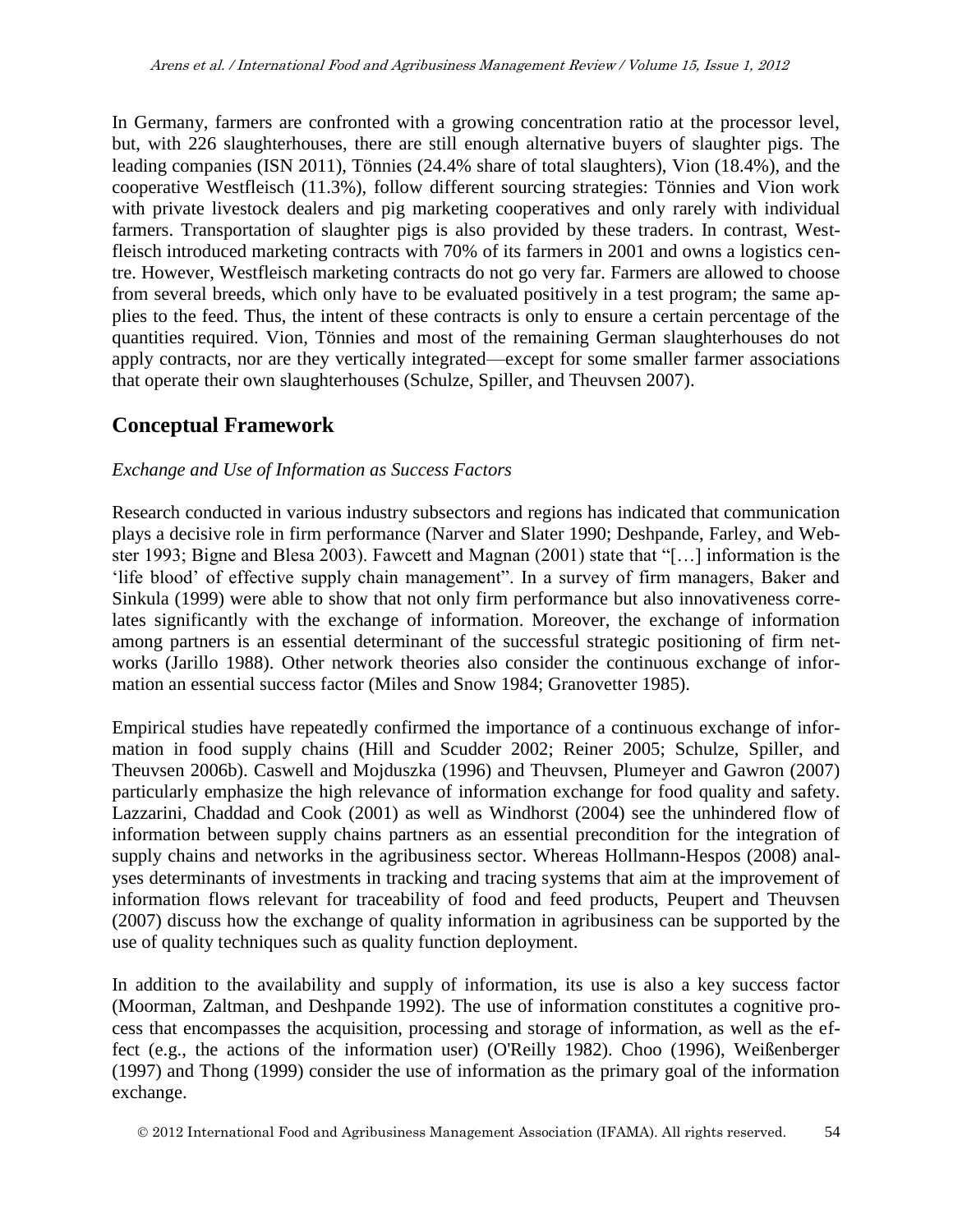The analysis of information use is difficult since it can neither be observed directly nor described or explained in its entirety. Previous studies, therefore, were confined to an indirect observation of the use of information and could only cover selected aspects. One of the first scientific studies on the use of information was done by Simon et al. (1954) and focused on how information is used in the context of controlling. With regard to agriculture and the food industry, various studies on the acceptance and use of new informational technologies have been published (Davis 1989; Goodhue and Thompson 1995; Venkatesh et al. 2003; Vennemann and Theuvsen 2004). Information use in farmers' decision-making processes was analyzed by Öhlmér et al. (1997), whereas Hannus (2008) took a more technical approach to its analysis in the context of quality assurance processes in the agribusiness sector.

#### *The Exchange and Use of Information in Pork Production*

A broad spectrum of information is transferred along pork supply chains, concerning matters as diverse as prices, costs, product quality, expected supply and demand, orders and delivery dates (Deimel, Plumeyer, and Theuvsen 2008a). Drivers of information exchange along pork production chains are legal requirements, certification systems and the need to coordinate business operations between supply chain partners (Plumeyer, Deimel, and Theuvsen 2008). The diverse content of communication, complex business relationships and the danger of information asymmetries pose special challenges for the management of communication relationships in pork production chains (Deimel, Plumeyer, and Theuvsen 2009).

The continuous flow of information along pork production chains with regard to such matters as data gathered at slaughterhouses is hindered by the highly differentiated organizational structure of these supply chains. This is due to an intensive vertical and horizontal division of labour, which results in a complex value-added network in pork production (Bijman et al. 2006; Schulze Althoff 2006). This network is characterized by an extreme inhomogeneity (Horváth 2004; Spiller et al. 2005). A large number of comparatively small farms are confronted with a much smaller number of slaughterhouses operating nationally or even internationally. The complexity of supply chains strongly contributes to the complexity of information flows (Gampl 2006; Theuvsen, Plumeyer, and Gawron 2007).

Despite these problems, the continuous flow of information is considered essential for successful pork production (Den Ouden et al. 1996; Windhorst 2004). Petersen (2003) and Doluschitz (2007) emphasize that the efficiency of businesses processes, animal health and food safety can be improved through more effective communication. Furthermore, the exchange of information between hog farmers and slaughterhouses has been analysed with regard to its effect on the transparency of supply chains (Deimel, Frentrup, and Theuvsen 2008; Deimel, Plumeyer, and Theuvsen 2008a; Frentrup 2008). Other authors have highlighted the relationship between information exchange and the quality of animal health management at the farm level (Schulze Althoff 2006) as well as the influence of alternative forms of vertical coordination of pork production chains on information exchange (Schulze, Spiller, and Theuvsen 2006b).

The use of animal health (AH) information throughout the supply chain is considered essential to the improvement of food quality (Doluschitz 2007; Theuvsen and Plumeyer 2007). Thus, slaughterhouses are continually demanding stricter quality control measures on farms (Petersen et al.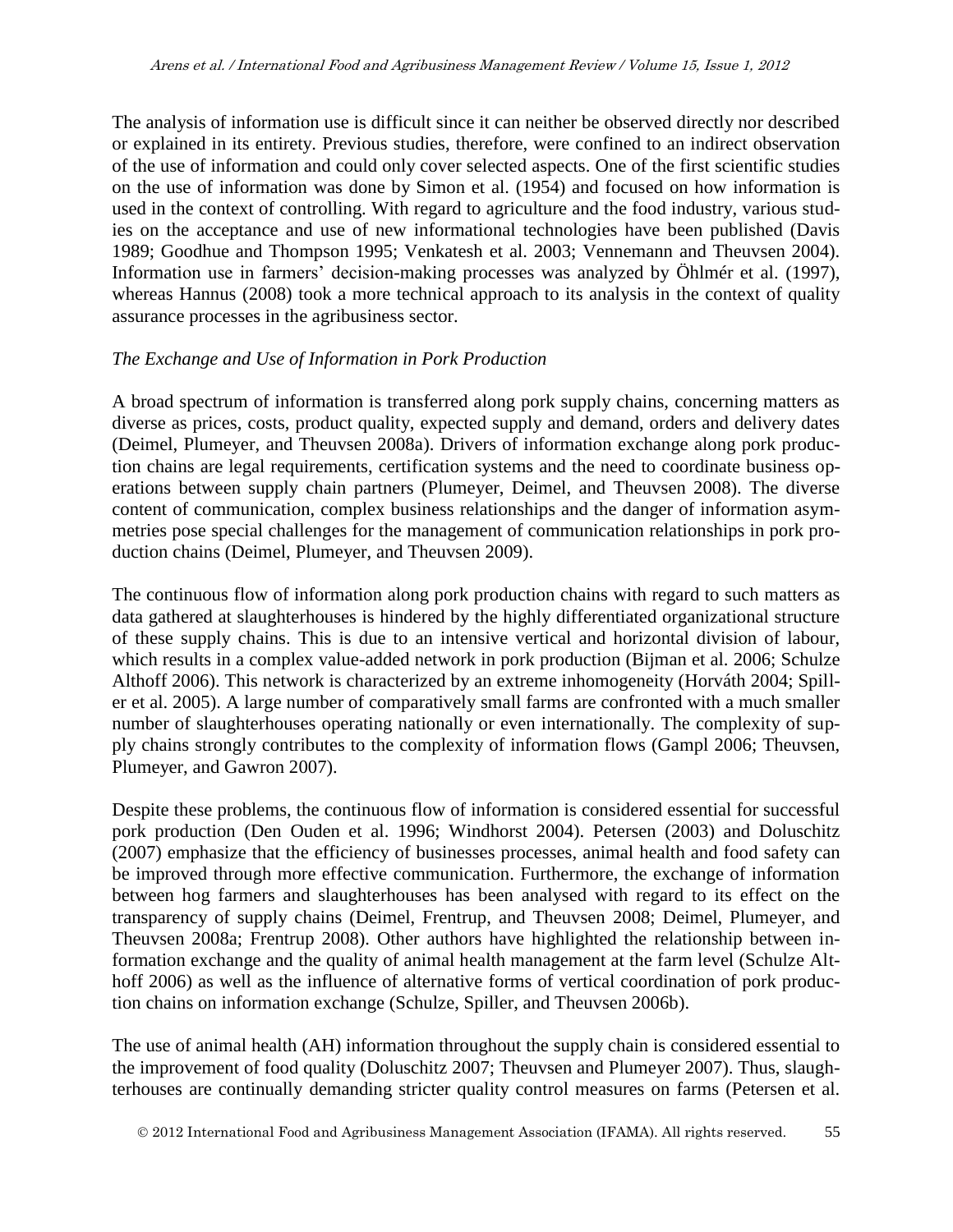2007) because shortcomings at the farm level (e.g., salmonella infections) often lead to hard-totackle problems in downstream industries (Mack 2007). Recent legislation has supported these demands. Hog farmers are now legally required to continuously use available salmonella testing results. However, it is often suspected that hog farmers do not make optimal use of the available information in their animal health management (Morris 1991; Blaha 2007a; Vallan 2007). In fact, empirical studies indicate a very heterogeneous use of the results of salmonella tests (Plumeyer, Deimel, and Theuvsen 2009).

#### *Factors Influencing the Use of Animal Health Information*

On the basis of previous studies, this investigation began by outlining the factors influencing the actual use of AH information at all levels of the pork production chain and summarizing them in an exploratory and explanatory model (Figure 1). To this end, a one-step model design was intentionally used in order to obtain basic theoretical understanding of the determinants of use of chain-wide AH information.

The endogenous variable was a direct question concerning the frequency of information use. This question referred to specific information regarding AH management. The exogenous variables were derived from the existing literature in the areas of communications and information research, as well as agribusiness. The model is an ad hoc design developed specifically to address the information needs in the pork production sector.



**Figure 1.** Theoretical Framework

Knierim and Sieber (2005) found that farmers' **ability and expertise** as well as their motivation influence farmers' actions. Fernandez-Cornejo and McBride (2002) also determined a relationship between farm managers' abilities and their decision-making behavior. Regarding the management of salmonella in hog fattening, Blaha (2007a), Bode (2007) and Vallan (2007) assume a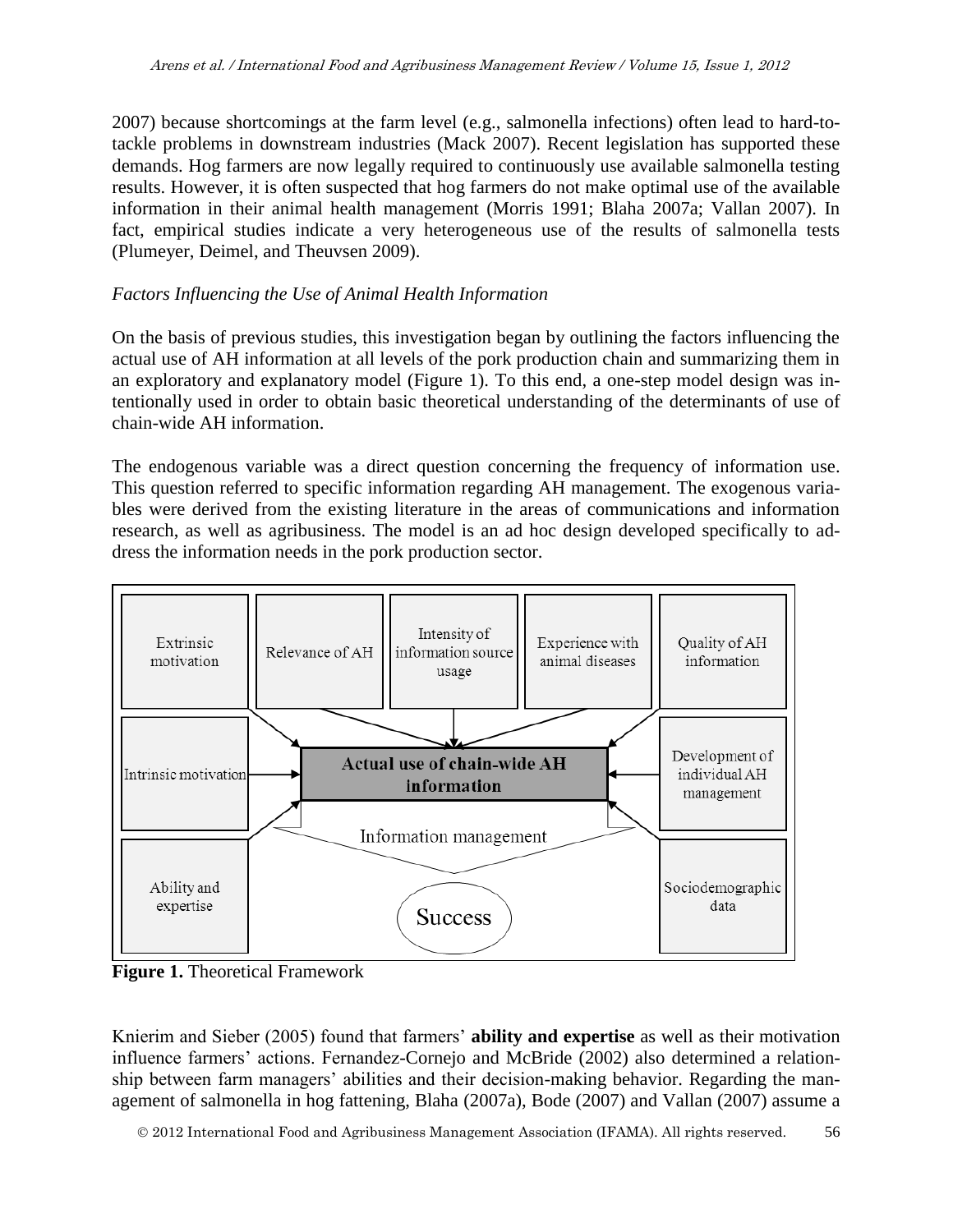diverse use of information due to vast differences in the skills and motivation of farmers. With regard to farmers' motivation, motivation theory suggests distinguishing between **intrinsic and extrinsic motivation** (Frey 1993). The former reflects one's personal goals and the motivation potential of task themselves, such as fattening healthy animals, whereas the latter reflects external pressures, such as the threat of receiving a reduced price from slaughterhouses for infected hogs.

Besides expertise and motivation, Öhlmér, Olson, and Brehmer (1997) identify other factors, for example, the **relevance of a problem** (e.g., health status of hogs) and its operationalization (e.g., with regard to financial outcomes) as determinants of information use. With regard to animal health, both factors are influenced by legal as well as private standards.

An appropriate **intensity of information source usage** is an essential precondition for the use of information (Kuß and Tomczak 2002; Meffert, Burmann, and Kirchgeorg 2008). Mohr and Sohi (1995) also describe the usage of different information sources as an important determinant of chain-wide communication. Current efforts seek to increase the usage of different sources within the pork industry through the implementation of IT-based communication systems (Deimel, Plumeyer, and Theuvsen 2008a).

We also assume that farmers' personal **experience**, for instance, with the outbreak of an animal disease, affects their information use (Öhlmér, Olson, and Brehmer 1997). Jahn, Peupert, and Spiller (2003) were able to identify a change in attitudes towards certification systems among farmers who had experienced quality- and safety-related incidents.

A further determinant is the perceived **quality of AH information**. Zahay and Griffin (2003) hypothesize that the information use depends on the quality of the information provided. The empirical study of McKinnon and Bruns (1992) also indicates that the use of—in this case controlling information was highly dependent on the quality of information. Similarly, Schulze (2008) and Wocken (2008) found correlations between the perceived quality of information and the intensity of communication in the agribusiness sector.

According to Dippold (2005), the management of information must always be viewed in the context of the problem to be solved. Thus, the **development of a farms' individual AH management** can be identified as another key determinant. Blaha (2007b) states that a certain development level of the AH management as well as a basic understanding of animal health issues are prerequisites for improvement in this area. Finally, **sociodemographic data**, such as farm size and farmers' age, has repeatedly been identified as an influential factor on decision-making processes in agriculture and the food industry (Nayga 1996; Rosskopf and Wagner 2003; Wocken 2008).

# **Methodology**

In order to determine the use of information for animal health management in the pork industry, 3,024 hog farmers from all across Germany were surveyed between April and May 2008. The test persons were approached using a quota from each state. In this manner it was ensured that the regions with a high density of hog fattening were adequately represented. However, despite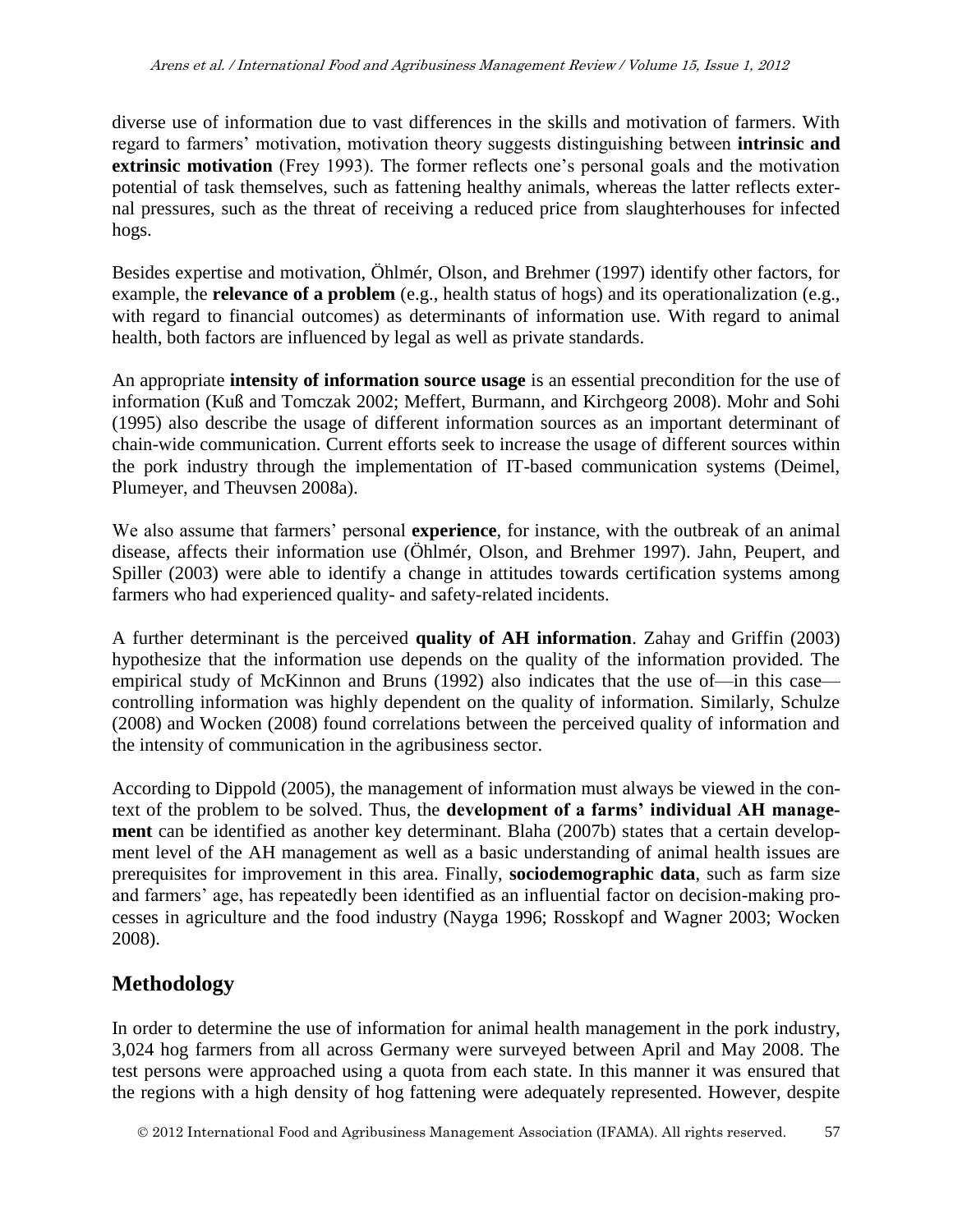this measure it is not possible to guarantee the representative status of the study. The response rate was approximately 29% (sample size: N=873). Due to sporadic missing values, sample size varies slightly among the individual analyses. The survey of hog farmers included three thematic blocks. Besides asking questions as to sociodemographic background, data was collected on farmers' use of information and their use of computers and the internet with relation to pork production. The special research question served as a basis for an ad hoc operationalization of the constructs introduced above in statement batteries. Data on information use processes was obtained by asking farmers to agree or disagree with these statements on five-point Likert scales. To this end, the scales traditionally used in social research were applied (Roßteutscher 2004; Spiller and Schulze 2008; Gehring and Weins 2009). The data set was analyzed by univariate as well as multivariate tests, including means comparison, factor analysis and a multinomial logistic regression. The data regarding information use behavior was analyzed using a multinomial logistic regression model. Multinomial logistic regression models enable one to calculate probabilities and identify the influencing factors that determine them (Backhaus et al. 2008) using the maximum likelihood estimation (MLE). With the MLE, the parameters of the logistic regression model can be set so as to maximize the likelihood of preserving the observed data. Since, in order to maximize the occurrence probability for all observable cases at the same time, the probability statement for independent events (information use) should be applied, the likelihood function is maximized through the use of the Newton-Raphson method in an iterative process. Since there is no linear relationship between the independent variables and the occurrence probabilities determined by the logical function, it is difficult to interpret the meaning of the regression coefficient; only the tendency of the influence is recognizable. The odds of obtaining a given event rather than its complement are mirrored in the relationship between the occurrence probability and its complement (Backhaus et al. 2008). Statements concerning the effect of the influence strengths on the occurrence probability can be made by way of so-called effect coefficients (odds ratios), which indicate how the odds change when the value of the independent variable increases by one (Menard 2002; O'Connell 2006). These analyses were completed using SPSS 19 software.

# **Results**

#### *Sample Characteristics*

Although respondents from all over Germany participated in the survey, farms from intensive production regions (the Weser-Ems region and North Rhine–Westphalia) are strongly represented in the sample. Respondents are on average 45.4 years old (German average = 44.3 years), and 95% (Germany: Agriculture = 68%) of them were male. The vast majority of respondents (95%) were either owner-managers or successors. The farmers usually worked full-time on the farm  $(85.8\%)$ , and the majority of the farms  $(69\%;$  Germany = 75%) focused on hog fattening (see Table 1). For the most part (75%), the farms were family farms with an average size of 211 ha. This large average farm size—compared to the overall German average—resulted from the relatively high percentage of large farms from Eastern Germany in the sample. On average, the farms surveyed have room for fattening 1,342 (Germany = 880) hogs; 24% of them plan to extend their capacity by an average by 766 hogs. Table 1 shows technical, economic and structural data regarding the hog production. Taking into account the high standard deviations in the descriptive results, we are facing a partly heterogeneous sample. By looking at the cost of medica-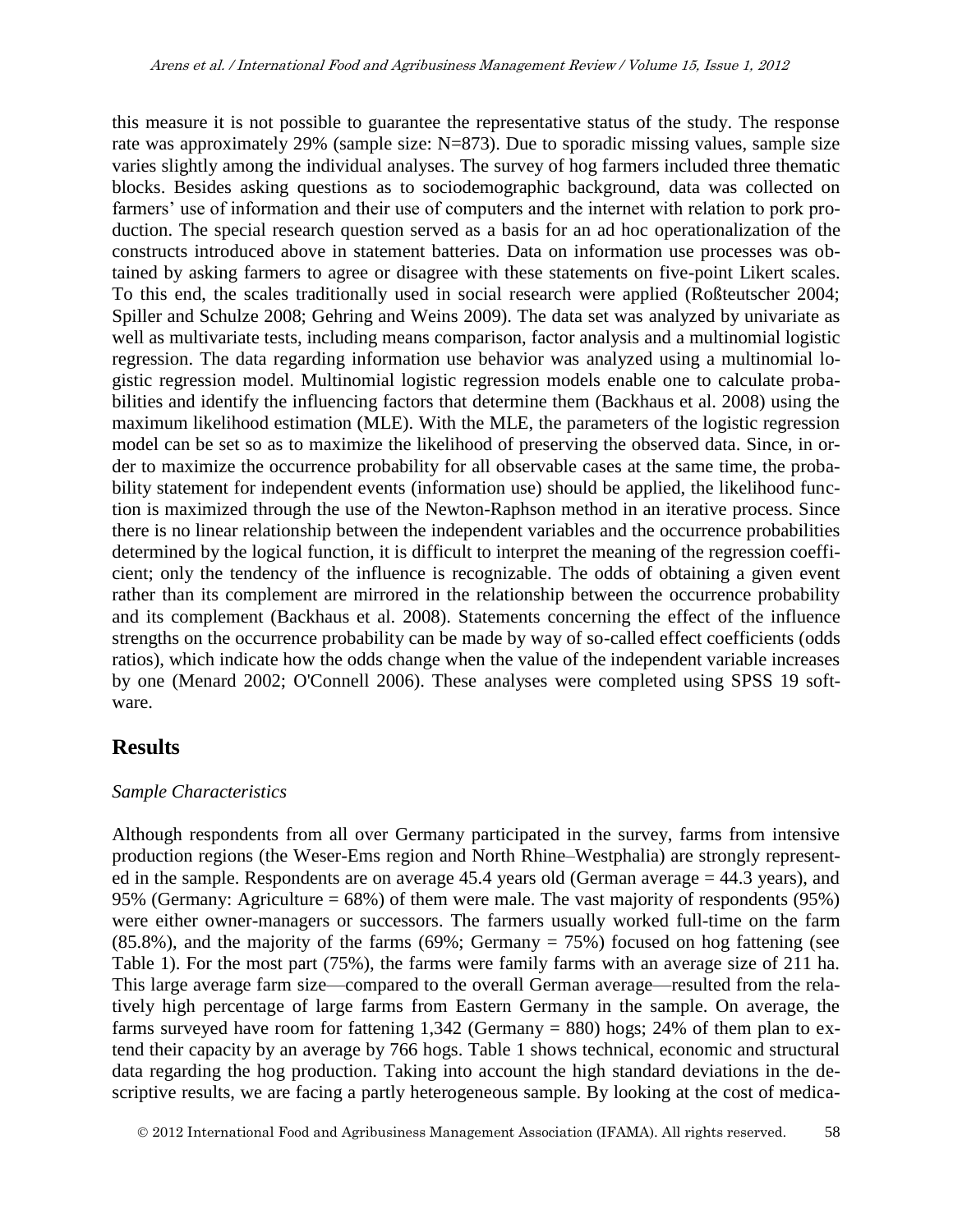tion and the average loss rate, the high standard deviation clarifies the remarkable differences in success among the farmers surveyed. This could raise the question whether the farmers' information management is related to the success of their farms. This hypothesis, which is also posed in the conceptual framework, is analyzed in Table 4.

| Question                                                                          | <b>Mean</b>          | <b>SD</b>     |
|-----------------------------------------------------------------------------------|----------------------|---------------|
| What is your average cost of medication $(\epsilon)$ per hog?                     | 4.13                 | 13.31         |
| What is the average weight of your piglets when they begin the fattening process? | 28.97                | 3.93          |
| What is the average number of days that your hogs are fattened?                   | 119.68               | 14.02         |
| What is the average loss of your pig herd $(\%)$ ?                                | 2.67                 | 1.13          |
| How many hog fattening pens do you have?                                          | 1342.24              | 2056.46       |
| How many hectares do you farm?                                                    | 211.12               | 565.91        |
| I have been active in hog fattening for roughly _____ years.                      | 20.63                | 10.83         |
|                                                                                   | Modal                | $\frac{6}{9}$ |
| What is your operational emphasis? (Please check only one.)                       | fattening            | 50.6          |
| Is your farm your main or an additional source of income?                         | main income          | 85.8          |
| In which production system are you fattening your hogs?                           | solely hog fattening | 68.9          |

#### **Table 1.** Technical and economic performance indicators

#### *Determinants of Information Use*

In order to more thoroughly analyze the determinants of farmers' use of animal health information, a group of 28 statements on information use were subjected to factor analysis. The quality of the data for factor analysis was tested with the Kaiser-Meyer-Olkin (KMO) coefficient and the Bartlett-Test for sphericity. The KMO coefficient shows whether sufficient correlations are present to justify a factor analysis. The KMO value of 0.754 can be considered "pretty good" (Backhaus et al. 2008). The Bartlett test checks the null hypothesis that all correlations are equal to zero (sig.= 0.000). The test statistics are Chi-square distributed and account for 3743.827 with 300 degrees of freedom; the correlations, therefore, significantly deviate from zero (sig.= 0.000). The results of both tests show that the variables used in the factor analysis are appropriate. The factor analysis reached acceptable results with 54.89% of the total variance explained. A total of seven factors were extracted (Table 2): extrinsic motivation, relevance of AH, intrinsic motivation, farmer's competence, intensity of information source usage, farm's individual AH management development and quality of AH information. Three factors have only limited reliability since their Cronbach's Alpha values are above 0.614 but below 0.65 (Nunnaly 1978). However, the constructs are not excluded from further analyses since they are consistent both internally and with others' results (Pedhazur and Pedhazur Schmelkin 1991).

A multinomial logistic regression analysis was used to determine which of the identified factors and additional variables determine the actual use of AH information (see conceptual model in Figure 1). In this case, the dependent variable is a single variable indicating the time spent using information about AH management. The variable has three expressions: little time, average amount of time and much time spent in information use.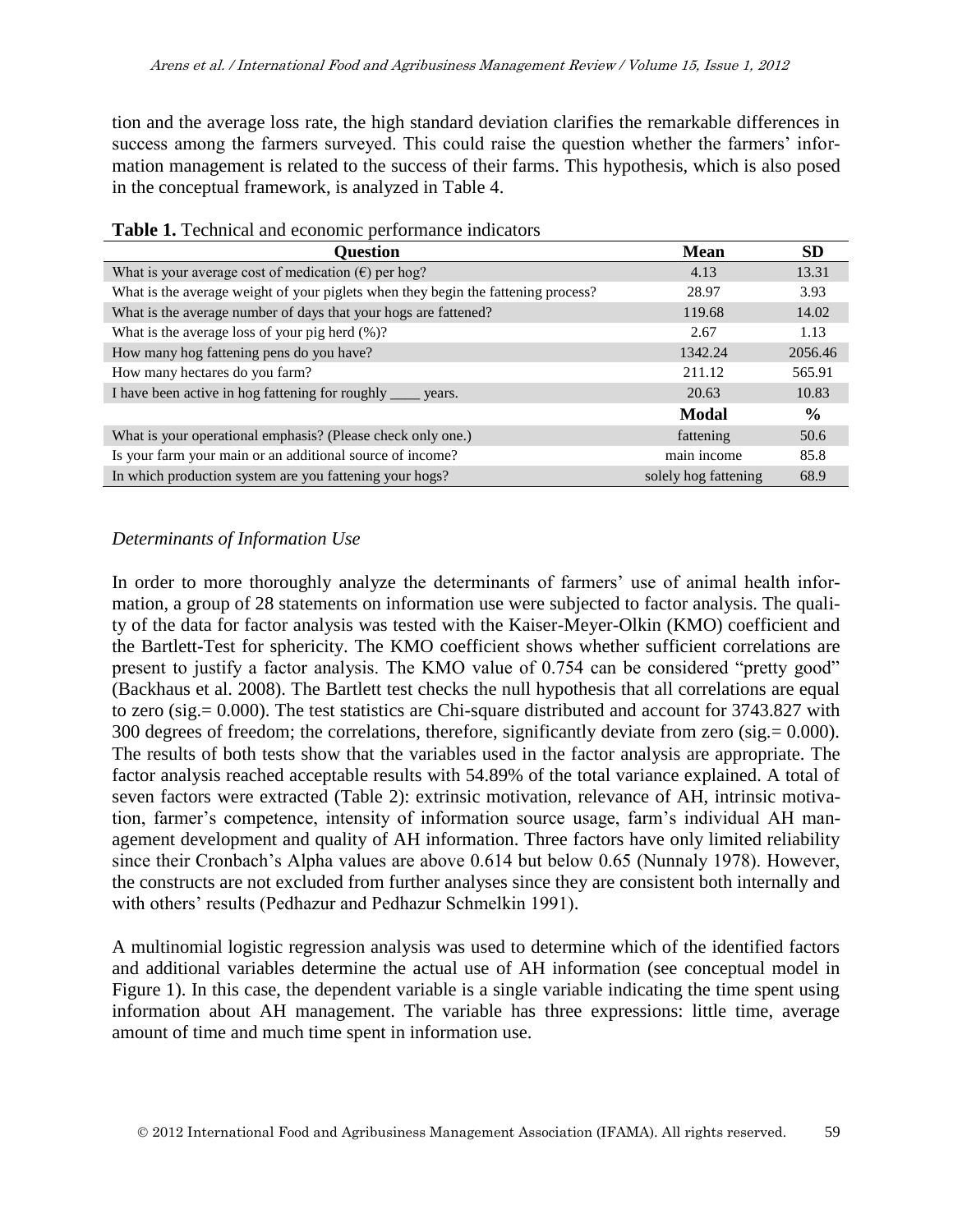| <b>Table 2.</b> Determinants of information use: Factor analysis |  |  |
|------------------------------------------------------------------|--|--|
|                                                                  |  |  |

| <b>Parameter</b>                                                                                                  | <b>Mean</b> | <b>Standard</b><br>deviation | <b>Factor</b><br>load |
|-------------------------------------------------------------------------------------------------------------------|-------------|------------------------------|-----------------------|
| Extrinsic motivation, Cronbach's Alpha = 0.808                                                                    |             |                              |                       |
| It's a waste of time to go over the salmonella reports. <sup>1</sup>                                              | $-1.07$     | 0.832                        | 0.877                 |
| I personally can't do anything with the salmonella reports. <sup>1</sup>                                          | $-0.87$     | 0.895                        | 0.788                 |
| As long as I am not threatened by penalties, I have no interest in/ignore the<br>salmonella reports. <sup>1</sup> | $-1.26$     | 0.764                        | 0.785                 |
| Relevance of AH, Cronbach's Alpha = 0.614                                                                         |             |                              |                       |
| I have enormous competitive advantages when my hogs have above-<br>average health. <sup>1</sup>                   | 1.42        | 0.696                        | 0.840                 |
| I can avoid a great reduction in market price when my hogs are in good<br>health. $1$                             | 1.18        | 0.729                        | 0.735                 |
| Intrinsic motivation, Cronbach's Alpha = 0.665                                                                    |             |                              |                       |
| I feel morally responsible for keeping my hogs in good health. <sup>1</sup>                                       | 1.48        | 0.599                        | 0.718                 |
| I take great joy in seeing healthy hogs in the pen. <sup>1</sup>                                                  | 1.71        | 0.474                        | 0.640                 |
| As a farmer I am responsible for ensuring that the consumers do not get<br>salmonella poisoning. <sup>1</sup>     | 1.13        | 0.942                        | 0.617                 |
| I'm filled with pride when my farm has a good salmonella status. <sup>1</sup>                                     | 1.2         | 0.785                        | 0.558                 |
| When it comes to maintaining the health of my hogs, I go to great trouble. <sup>1</sup>                           | 0.95        | 0.683                        | 0.555                 |
| Farmer's competence, Cronbach's Alpha = 0.657                                                                     |             |                              |                       |
| When it comes to knowing about diseases affecting hogs, I am an expert. <sup>1</sup>                              | 0.48        | 0.666                        | 0.707                 |
| I always know exactly what to do when my hogs are not healthy. <sup>1</sup>                                       | 0.32        | 0.64                         | 0.729                 |
| I receive sufficient information about the health of my hogs. <sup>1</sup>                                        | 0.66        | 0.695                        | 0.698                 |
| I pay particular attention to the results of hog health testing. <sup>1</sup>                                     | 0.99        | 0.663                        | 0.503                 |
| Intensity of information source usage, Cronbach's Alpha = 0.639                                                   |             |                              |                       |
| How often do you use this information in daily operations to improve/optimize hog health?                         |             |                              |                       |
| Consultant recommendations <sup>3</sup>                                                                           | 0.382       | 0.931                        | 0.718                 |
| Veterinarian recommendations <sup>3</sup>                                                                         | 0.399       | 0.778                        | 0.711                 |
| Salmonella test results <sup>3</sup>                                                                              | 0.846       | 0.926                        | 0.625                 |
| Organ test results $3$                                                                                            | 0.818       | 0.928                        | 0.630                 |
| Farm's individual AH management development, Cronbach's Alpha = 0.704                                             |             |                              |                       |
| I frequently check on hog health status because the businesses I sell to re-<br>quire it. $1$                     | 0.38        | 0.974                        | 0.815                 |
| I frequently check on the salmonella status because it is a government re-<br>quirement.                          | 0.48        | 0.926                        | 0.811                 |
| Quality of AH information, Cronbach's Alpha = 0.628                                                               |             |                              |                       |
| How informative do you consider the following resources to be regarding hog health?                               |             |                              |                       |
| branch-oriented publications <sup>2</sup>                                                                         | 0.73        | 0.667                        | 0.686                 |
| lecture events/informational talks <sup>2</sup>                                                                   | 0.68        | 0.671                        | 0.643                 |
| representatives of the feed or pharmaceutical industry <sup>2</sup>                                               | 0.17        | 0.707                        | 0.622                 |
| information on the Internet <sup>2</sup>                                                                          | 0.56        | 0.758                        | 0.617                 |
| other farmers/people in the business <sup>2</sup>                                                                 | 0.356       | 0.75                         | 0.554                 |

KMO = 0.754; Total variance = 54.89 %;  $1 =$  Scale ranges from 2 = completely agree to -2 = totally disagree;  $2 =$  scale from -2 = completely useless to 2 = very useful;  $3 =$  scale from 2 = very frequently to -2 = never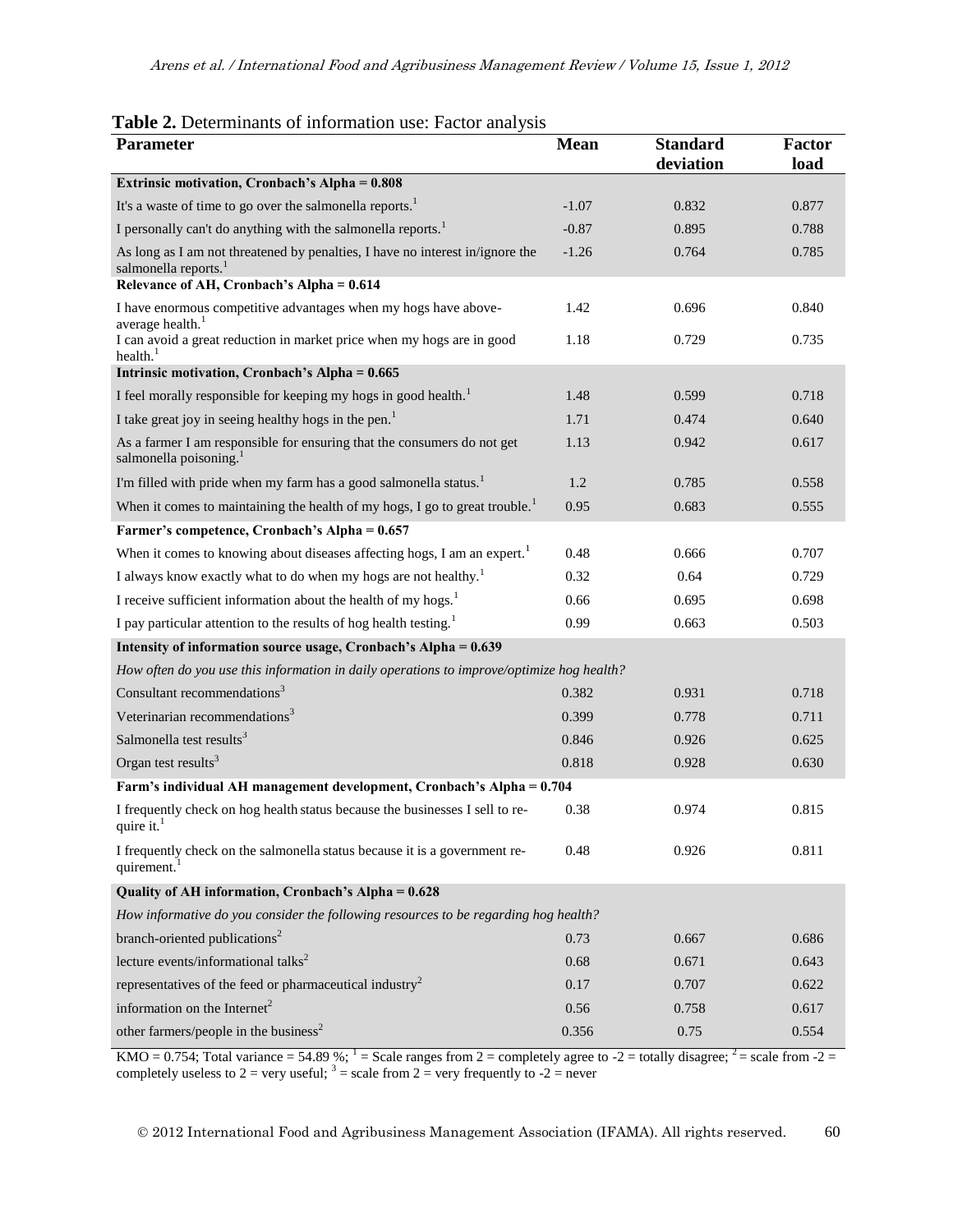The information about the model adjustment was acquired through the likelihood ratio test (Backhaus et al. 2008). At 209.158, the chi-square value is highly significant; thus, the model distinguishes reliably between the groups. The quality of the adaptation was evaluated using a classification matrix. The model's hit rate (56.6 %) was not only greater than the proportional probability (29.8 %), but also greater than the maximal coincidence probability (42.1 %); thus, its hit rate can be characterized as good. As a whole, however, the quality of the model is average. This is because the pseudo R-square statistics that quantify the manifested variations of the logistic regression model lie between 0.2 and 0.4 (Backhaus et al. 2008). Both the Cox & Snell R2 (0.264) and the Nagelkerke R2 (0.318) are in that "good" zone; only the conservative McFadden R2 (0.172) lies outside it.

| <b>Lable 5.</b> Nesults of the Multinomial Logistic Regression Analysis |                                       |                               |  |
|-------------------------------------------------------------------------|---------------------------------------|-------------------------------|--|
|                                                                         | Little time vs. average               | Much time vs. average         |  |
|                                                                         | amount of time <sup>1</sup>           | amount of time <sup>1</sup>   |  |
|                                                                         | $B$ (Exp $(B)$ )                      | $B$ (Exp $(B)$ )              |  |
| <b>Extrinsic motivation</b>                                             | 0.174(1.190)                          | 0.03(1.003)                   |  |
| Intrinsic motivation                                                    | $-0.329**$ (0.720)                    | $0.498***(1.646)$             |  |
| Quality of AH information                                               | $-0.620***(0.538)$                    | $0.387***(1.473)$             |  |
| Intensity of information source usage                                   | $-0.532***(0.588)$                    | $0.489***(1.631)$             |  |
| Farmer's competence                                                     | $-0.715***(0.489)$                    | $0.744***(2.105)$             |  |
| Farm's individual AH management development                             | $-0.231(0.794)$                       | $-0.166(0.847)$               |  |
| Relevance of AH                                                         | $-0.037(0.964)$                       | 0.078(1.081)                  |  |
| Hog fattening capacity <sup>2</sup>                                     | 0.000(1.00)                           | 0.000(1.00)                   |  |
| Experience with gastro-intestinal disease <sup>2</sup>                  | $-0.170(0.844)$                       | 0.184(1.202)                  |  |
| $\overline{b}$<br>$2\alpha$ $\alpha$<br>$\cdots$                        | $\sim$ $\sim$<br>$\sqrt{D}$<br>$\sim$ | الملور ملورمان<br>است محمد می |  |

**Table 3.** Results of the Multinomial Logistic Regression Analysis

<sup>1</sup>Reference group; <sup>2</sup>Single variable; B = regression coefficient; Exp(B) = effect coefficient; \*\*\*p  $\leq$  0.001, \*\*p  $\leq$ 0.01, \*p  $\leq$  0.05; likelihood ratio test: chi-square value = 209.158; significance = 0.000; Hit rate of the model = 66.3%; proportional coincidence probability = 47.7%; maximal coincidence probability = 63.4%; Cox & Snell pseudo  $\overline{R}^2 = 0.264$ ; McFadden pseudo  $R^2 = 0.172$ ; Nagelkerke pseudo  $R^2 = 0.318$ 

As the results shown in Table 3 clearly indicate, the factors identified above influence the use of information. Contrary to the assumption of the conceptual framework, sociodemographic data has little impact on information use; therefore, only the farm's "hog fattening capacity" was taken into account. A second variable represented the farmer´s experience with animal diseases (Did your hogs show evidence of the following diseases over the past two years?; scale from  $2 = \text{very}$ frequently to  $-2$  = never). In the social sciences, the rating scale used to measure the variables can be characterized as quasi-metric as long as there are at least five choices (Bagozzi 1981). Based on statistics literature, this justifies its use in this analysis (Jaccard and Wan 1996; Bortz 1999).

The likelihood ratio test, which represents a quality judgment on the variable level and indicates the explanatory power of independent variables (Backhaus et al. 2008), identifies the factors, or variables, 'intrinsic motivation', 'quality of AH information', intensity of information source usage' and 'farmers competence' as significant influencing factors in distinguishing between the groups. It is not surprising that a high 'quality of AH information' increases the likelihood that a farmer will devote more time to information use. The same is true for the increased use of information sources; this also has a positive effect on the extent of information use. Furthermore, both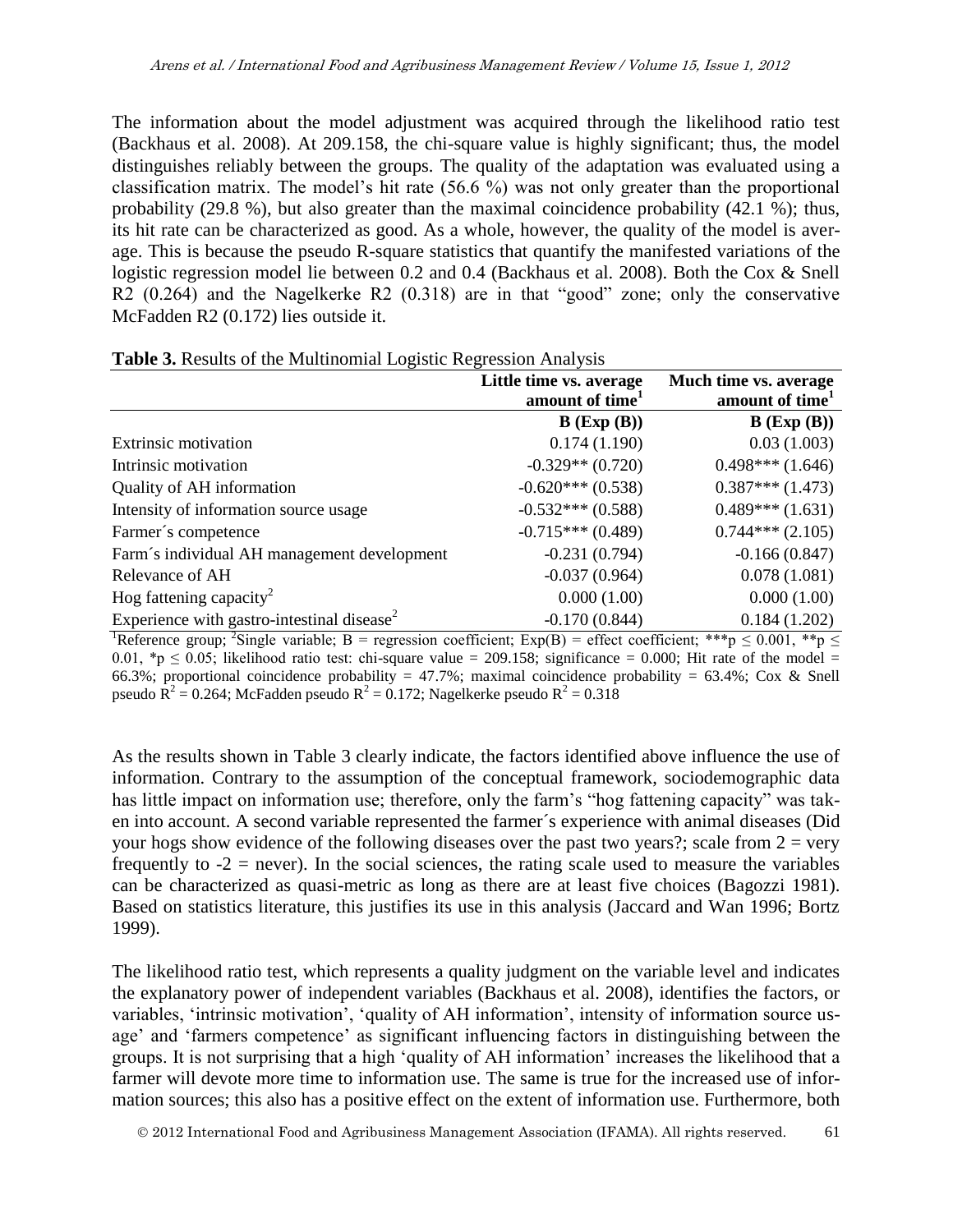greater farming competence and stronger intrinsic motivation raise the probability that more information will be used.

# **Information Management and Success in Animal Health Management**

In order to integrate the success of animal health management into the analysis, the farmers surveyed were grouped into three groups with regard to their perceived success in animal health management: less successful farms  $(N=30)$ , those with average success  $(N=500)$ , and more successful farms  $(N=229)$ . A comparison of the mean values reveals that the prerequisites for the use of AH information, as well as the varying degree of information management, significantly varies among the three groups (Table 4). In addition to the great significance determined, which may have been due to the influence of the larger sample size, the results reveal the tendency that more successful farms have a better information management. The comparison thus provided interesting clues to the positive influence information management exerts on the success of hog farming.

| Please compare your success with hog            | <b>Less</b>         | <b>Farms</b> with | More              |
|-------------------------------------------------|---------------------|-------------------|-------------------|
| health with that of other farms.                | successful farms    | average success   | successful farms  |
| I learned in my training about the importance   | 0.8                 | 0.91              | 1.11              |
| of hog health. ***                              | $(\sigma = 0.96)$   | $(\sigma=0.69)$   | $(\sigma = 0.72)$ |
| I receive adequate information about the health | 0.35                | 0.58              | 0.82              |
| of my hogs. ***                                 | $(\sigma = 0.77)$   | $(\sigma = 0.68)$ | $(\sigma = 0.66)$ |
| I carefully evaluate the data regarding the     | 0.47                | 0.09              | 1.19              |
| health of my hogs. ***                          | $(\sigma = 0.73)$   | $(\sigma = 0.65)$ | $(\sigma = 0.61)$ |
| How much time do you spend learning about       | 2.93                | 3.02              | 3.35              |
| ways to improve the health of hogs? ***         | ( $\sigma = 0.78$ ) | ( $\sigma$ =0.64) | $(\sigma = 0.69)$ |

**Table 4.** Information management among hog farmers: comparison of mean values

*a Scale: 2=totally agree to -2=totally disagree; b Scale: 5=a lot of time to 1=very little time;*

 $*** = p < 0.001$ ,  $** = p < 0.01$ ;  $* = p < 0.05$ ;  $\sigma =$  *standard deviation* 

According to the empirical results, the farmers who experience average success and those with above-average success learned more about the importance of animal health during their training, feel that they receive more information on animal health, more carefully analyze animal health information and spend more time on acquiring information about animal health.

# **Discussion and Conclusions**

Various researchers have advocated intensifying information exchange in order to promote continuous improvement of quality management in the pork industry (Doluschitz 2007; Petersen et al. 2007; Deimel, Plumeyer, and Theuvsen 2008a). Thus, in addition to a request for adequate availability of information, there should be a stronger focus on its use. Initial efforts in this direction can be seen in both public and private regulations concerning salmonella in pork; these regulations have established mandatory information exchange between farmers, veterinarians and consultants for farms in the worst salmonella category.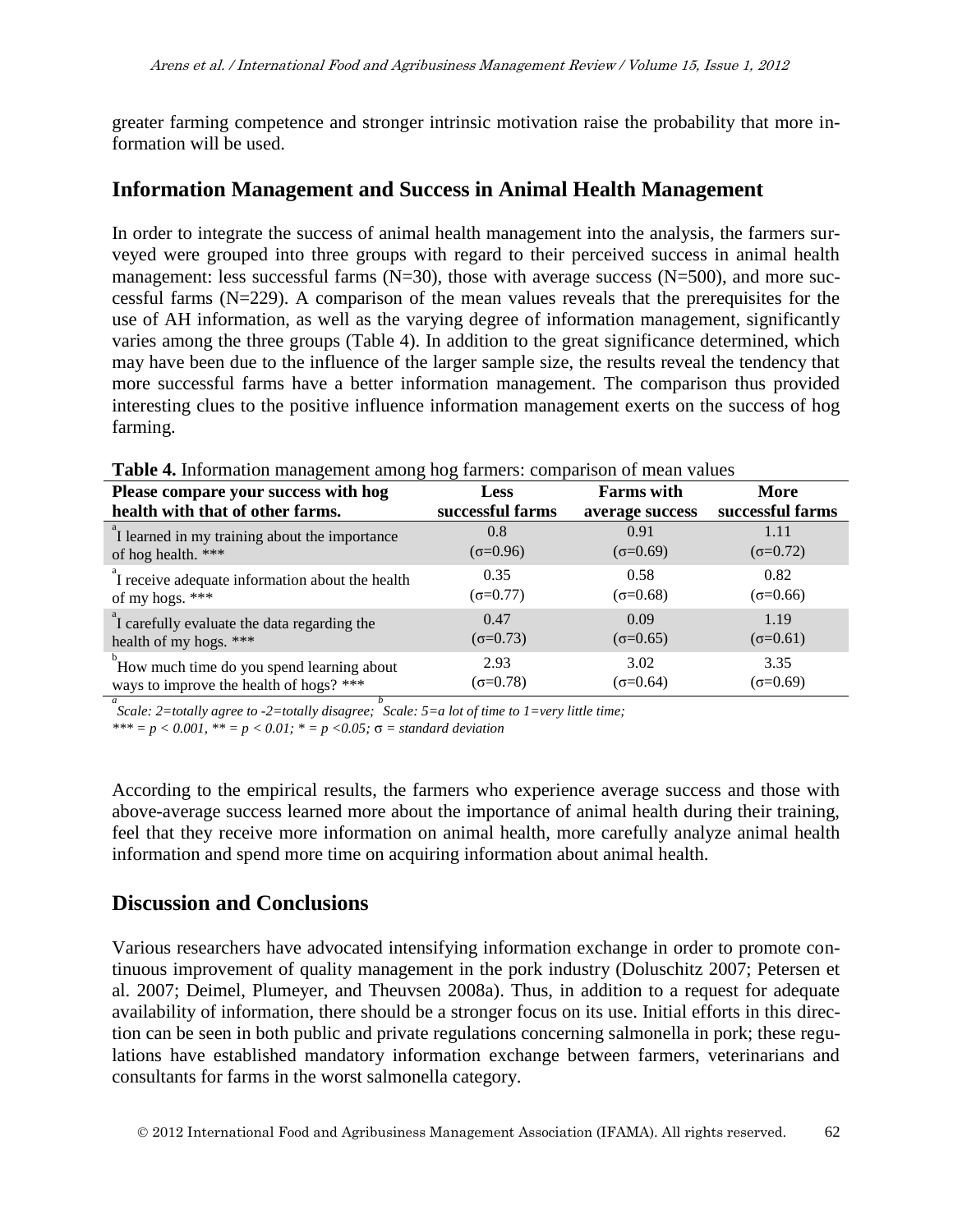Four factors extracted in the factor analysis show a significant influence on the time spent in information usage. It is interesting to note that the use of information does not depend on sociodemographic factors. Instead, it is influenced by manifest factors such as "Intensity of information source usage" as well as latent parameters such as intrinsic motivation. The negligible influence of sociodemographic factors has already been shown in other studies, for instance on the willingness of dairy farmers to change their dairy company (Wocken and Spiller 2009). Main influences of the information use are the quality of AH information, intrinsic motivation, intensity of information source usage and farmers competence. Knierim and Siebert (2005) have already emphasized the great significance the expertise of the farmers has when it comes to the effectiveness of handling their affairs. Greater expertise has a positive effect on the use of information (Fernandez-Cornejo and McBride 2002). The present study confirms this finding in the case of animal health management.

It is not surprising that the intrinsic motivation of farmers exerts a positive influence on the use of information. Extrinsic motivation stemming from external forces such as sanctions has no significant influence. This indicates that external pressure alone is not sufficient to bring about improvement. Rather, additional efforts to improve farmers' intrinsic motivation are important. Measures that could be taken along this line within the meat industry might include a reliance on role models (for instance, successful, widely known farmers) as well as educational activities (Theuvsen 2003).

A high-functioning exchange of information has repeatedly been identified as a success factor (Narver and Slater 1990; Deshpande, Farley, and Webster 1993; Bigne and Blesa 2003). The means comparison in this study also revealed significant differences between more successful and less successful farms with regard to animal health management. This indicates a positive correlation between information management and successful animal health management. The fact that successful farmers had learned more about the importance of animal health management in their training presents a starting point for influencing the attitude of farmers towards animal health management. In addition, the correlation between the use of animal health information and business success is significant. The valence theory shows that positively valued outcomes in this case, greater business success—motivate individuals to improve animal health management on their farms in order to attainment these goals (Vroom 1964).

The implementation of IT-based communication systems is currently a widespread trend in the meat sector (Bahlmann, Spiller, and Plumeyer 2009). According to the results of our study, the success of such systems is not solely dependent on their technical capabilities; it also depends on the behaviour of the farmers using those systems and the information provided by these systems (Theuvsen and Plumeyer 2007) as well as farmers' attitudes towards animal health management. Therefore, although IT-based systems are an important component of communication along food chains, their implementation has to be supplemented by additional measures that address the determinants of information use.

Further research might provide a more in-depth analysis of the determinants of the use of animal health information in order to develop longer-term strategies for the successful implementation of IT-based information systems. According to the insights gained by the foregoing explorative models, a multi-layer conceptual model should be developed (for instance, Structural Equation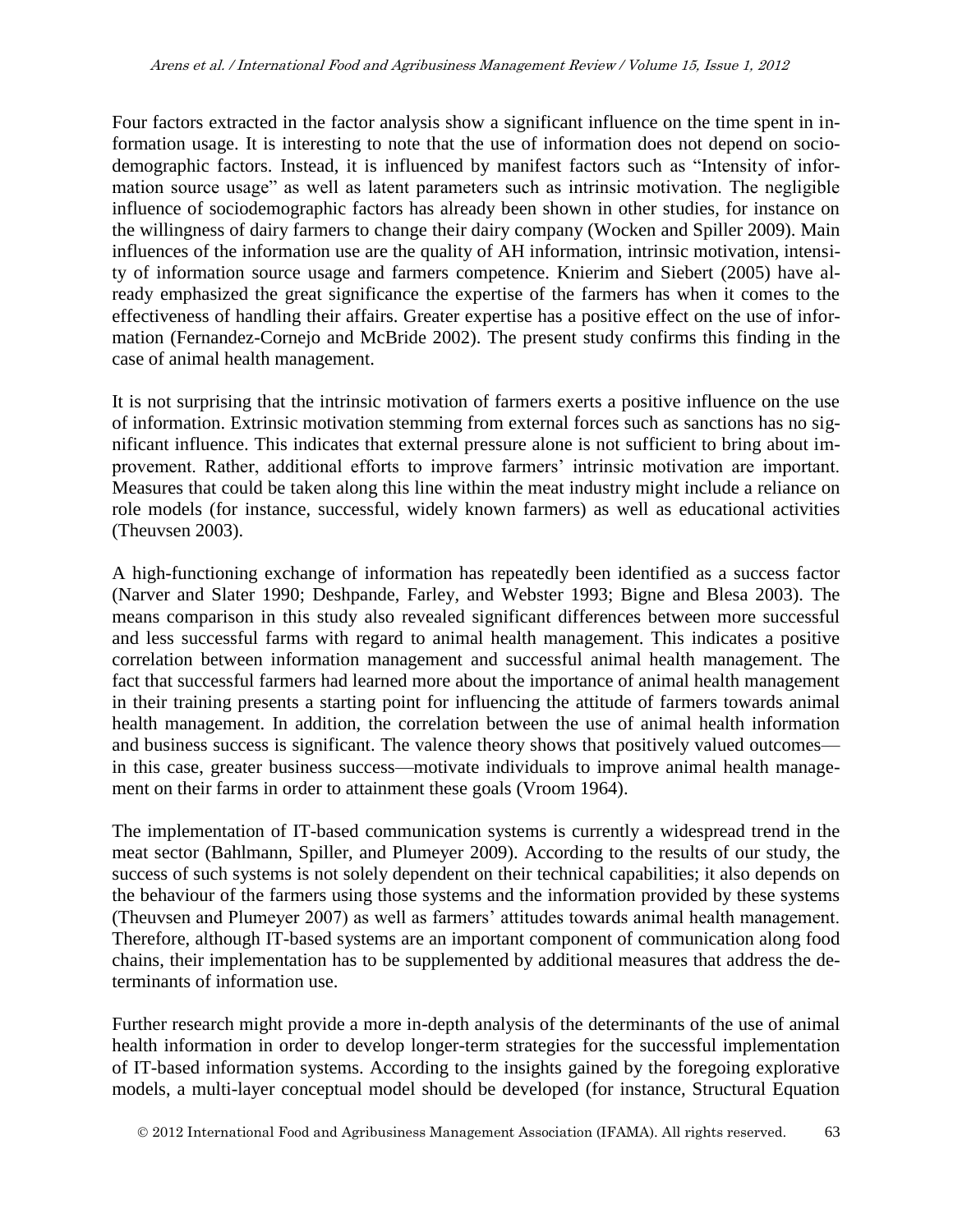Model). This would enable determination of interdependencies between the constructions. Possible cause-and-effect relationships could be analysed via a causal analysis. It is conceivable that moderating variables such as technical or economic performance indicators and various methods of production could highlight differences between various groups. In terms of different hog production structures in Germany, a multiple-group comparison should be implemented for the north-western, southern and eastern German region.

## **Acknowledgment**

This study was undertaken with the support of the INTERREG IVA Project SafeGuard. The authors are grateful for their financial support.

## **References**

- Alvarez, J., and P. Nuthall. 2006. Adoption of computer based information systems: The case of dairy farmers in Canterbury, NZ, and Florida, Uruguay. *Computers and Electronics in Agriculture* 50 (1):48-60.
- Amponsah, W. 1995. Computer adoption and use of information services by North Carolina commercial farmers. *Journal of Agricultural and Applied Economics* 27:565–576.
- Backhaus, K., B. Erichson, W. Plinke, and R. Weiber. 2008. *Multivariate Analysemethoden: Eine anwendungsorientierte Einführung*. 12 ed. Berlin [u.a.]: Springer.
- Bagozzi, R.P. 1981. Evaluating Structural Equation Models with Unobservable Variables and Measurement Error: A Comment. *Journal of Marketing Research* 18 (3):375-381.
- Bahlmann, J., and A. Spiller. 2009. Inter-organizational information systems in meat chains: The linkage between supply chain organization and system requirements. *Journal on Chain and Network Science* 9 (1):59-69.
- Bahlmann, J., A. Spiller, and C.-H. Plumeyer. 2009. Akzeptanz Internet-basierter Informationssysteme in der Fleischwirtschaft. In *Anforderungen an die Agrarinformatik durch Globalisierung und Klimaveränderung*, edited by R. Bill, P. Korduan, L. Theuvsen and M. Morgenstern. Bonn: Köllen, 15-20.
- Baker, W.E., and J.M. Sinkula. 1999. Learning Orientation, Market Orientation and Innovation: Integrating and Extending Models of Organizational Performance. *Journal of Market Focused Management* 4 (4):295-308.
- Bigne, E., and A. Blesa. 2003. Market Orientation, Trust and Satisfaction in Dyadic Relationships: A Manufacturer-Retailer Analysis. *International Journal of Retail and Distribution Management* 31 (11):574-590.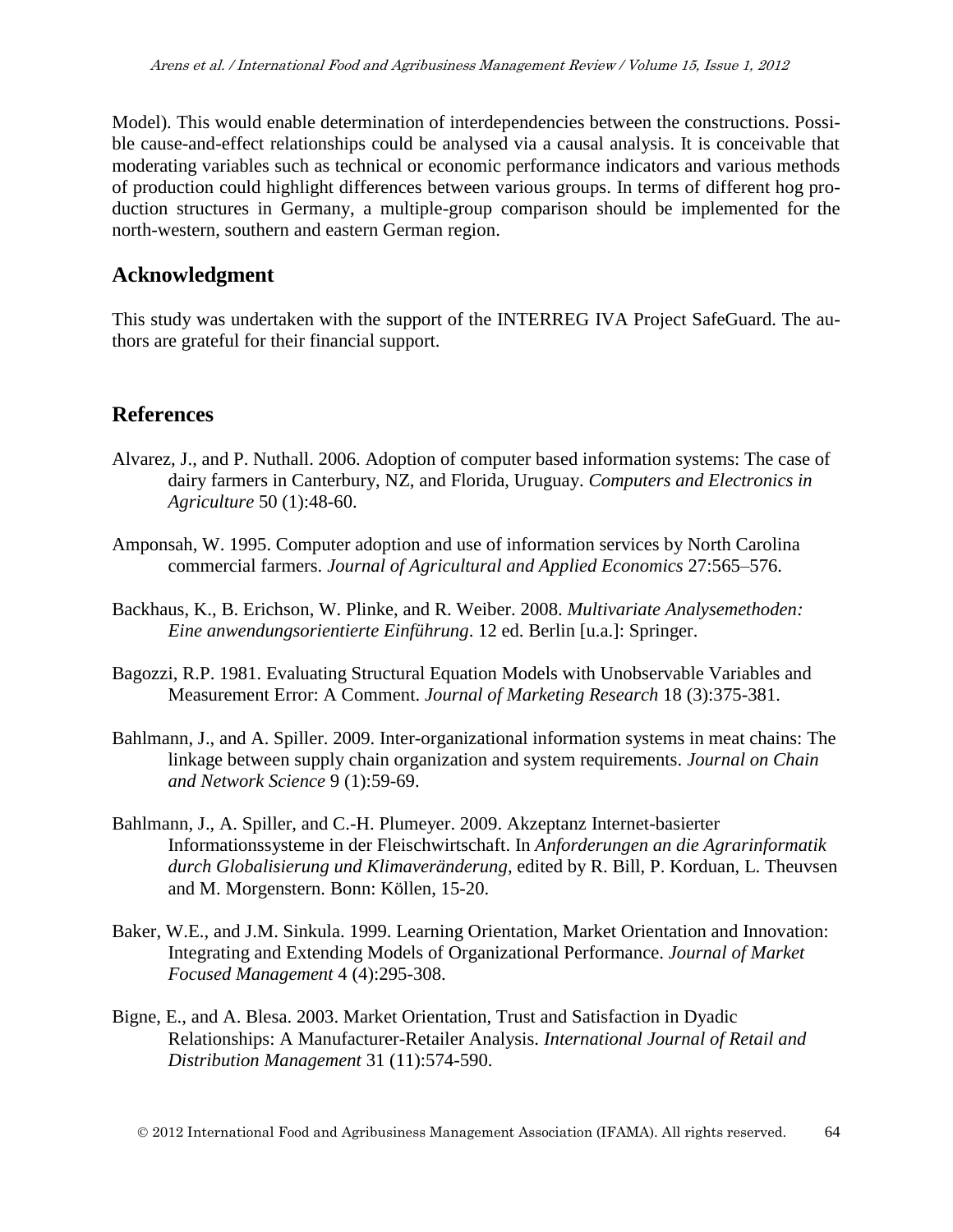- Bijman, J., S.W.F. Omta, J.H. Trienekens, J.H.M. Wijnands, and E.F.M. Wubben. 2006. Management and Organization in International Agri-food Chains and Networks. In *International Agri-food Chains and Networks - Management and Organisation*, edited by J. Bijman, S.W.F. Omta, J.H. Trienekens, J.H.M. Wijnands and E.F.M. Wubben. Wageningen: Wageningen Academic Publishers, 15-28.
- Blaha, T. 2004. Tiergesundheitsprogramme in Schweinebeständen als Grundlage für Qualitätsmanagement und Lebensmittelsicherheitssysteme. In *Gesunderhaltung der Nutztierbestände und vorbeugender gesundheitlicher Verbraucherschutz*, edited by S.L.f. Landwirtschaft. Dresden, 58-66.
- Blaha, T. 2007a. Frühzeitige Reaktionsmöglichkeiten der Betriebe als erstes Glied der Lebensmittelkette. Vortrag im Rahmen des QS- / ZDS- Experten-Workshop: Salmonellen-Überwachung / -Bekämpfung. Kassel, 18.10.2007.
- Blaha, T. 2007b. Salmonellenbekämpfung im Schweinebestand Chance und Herausforderung für den praktizierenden Tierarzt durch das im Rahmen des QS-Systems durchgeführte Salmonellenmonitoring in Schweinebeständen. [www.tiho](http://www.tiho-hannover.de/einricht/bakum/forschung/salmbe.pdf)[hannover.de/einricht/bakum/forschung/salmbe.pdf,](http://www.tiho-hannover.de/einricht/bakum/forschung/salmbe.pdf) 10.11.2007.
- Bode, K. 2007. *Serologische und epidemiologische Untersuchungen zur Salmonellendynamik in Schweinebeständen für die Optimierung des Salmonellenmonitorings beim Schwein*. Hannover: Tierärztl. Hochschule.
- Bortz, J. 1999. *Statistik für Sozialwissenschaftler*. 5., vollst. berarb. und aktualisierte Aufl. ed, *Springer-Lehrbuch*. Berlin [u.a.]: Springer.
- Burchardi, H., A. Hansen, T. Herzfeld, S. Thiele, and H.D. Thiele. 2007. Die Märkte für Fleisch und Fleischprodukte. *Agrarwirtschaft* 56:48–70.
- Carneiro, A. 2000. How does knowledge management influence innovation and competitiveness? *Journal of knowledge management* 4 (2):87.
- Caswell, J.A., and E.M. Mojduszka. 1996. Using Informational Labeling to Influence the Market for Quality in Food Products. *American Journal of Agricultural Economics* 78 (5):1248- 1253.
- Choo, C.W. 1996. The Knowing Organization: How Organizations Use Information to Construct Meaning, Create Knowledge and Make Decisions. *International Journal of Information Management* 16 (5):329-340.
- Davis, F.D. 1989. Perceived Usefulness, Perceived Ease of Use, and User Acceptance of Information Technology. *MIS Quarterly*:319-339.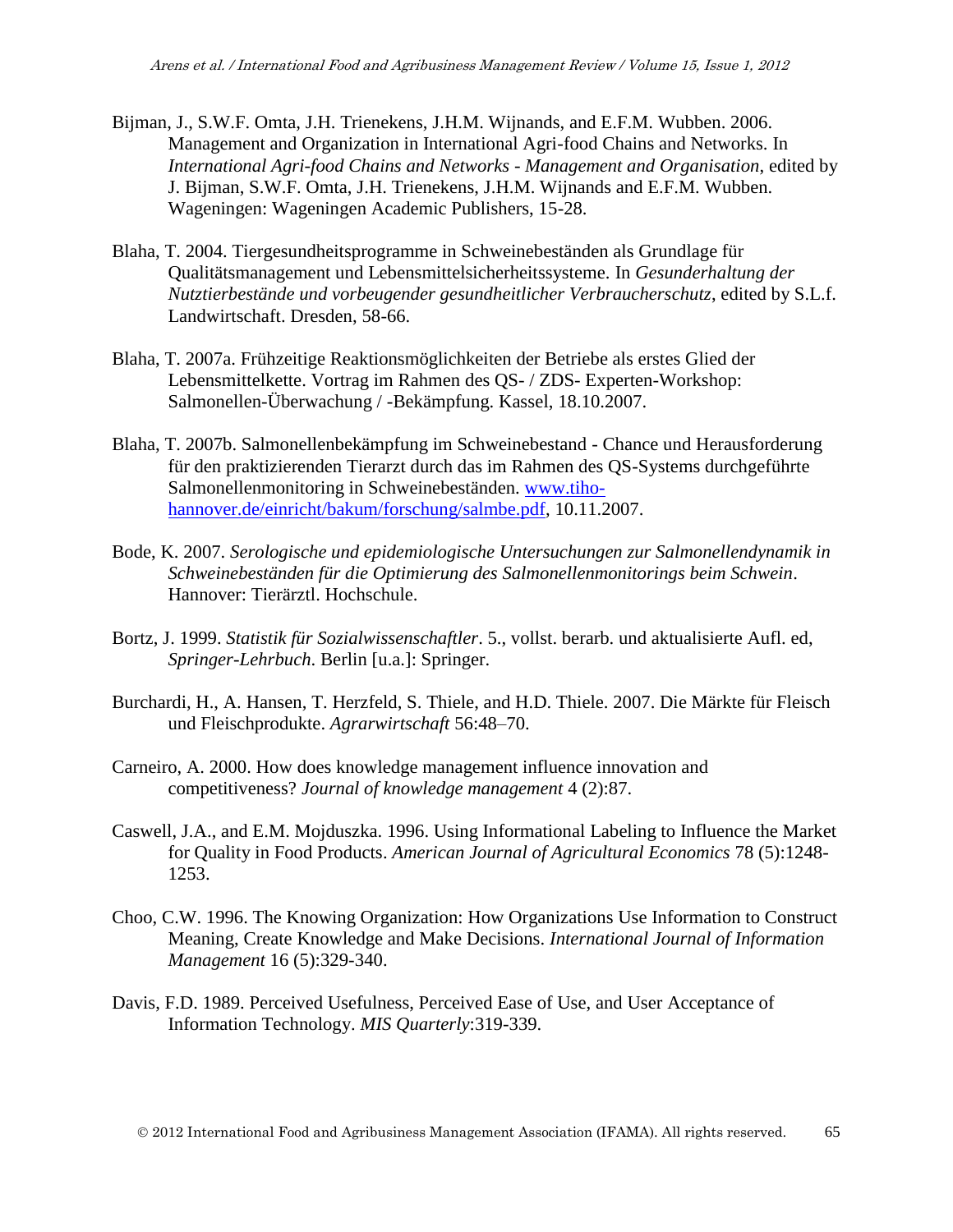- Deimel, M., M. Frentrup, and L. Theuvsen. 2008. Transparency in Food Supply Chains: Empirical Results from German Pig and Dairy Production. *Journal on Chain and Network Science* 8 (1):21-32.
- Deimel, M., C.-H. Plumeyer, and L. Theuvsen. 2008a. Qualitätssicherung und Transparenz durch Kommunikation: Das Beispiel Fleischwirtschaft. In *Innovationsqualität: Qualitätsmanagement für Innovationen*, edited by G. Goch. Bremen: Shaker, 235-256.
- Deimel, M., C.-H. Plumeyer, and L. Theuvsen. 2008b. Zertifizierungssysteme und stufenübergreifender Informationsaustausch in der Fleischwirtschaft: Einsatzmöglichkeiten für IT als Führungsinstrument. In *Referate der 28. GIL-Jahrestagung*, edited by R.A.E. Müller, H.-H. Sundermeier, L. Theuvsen, S. Schütze and M. Morgenstern. Kiel: Ges. für Informatik.
- Deimel, M., C.-H. Plumeyer, and L. Theuvsen. 2009. Stufenübergreifender Informationsaustausch in der Fleischwirtschaft: Recht und Zertifizierung als Einflussgrößen. *Berichte über Landwirtschaft* 87 (1):118-152.
- Den Ouden, M., A.A. Dijkhuizen, R.B.M. Huirne, and P.J.P. Zuurbier. 1996. Vertical Cooperation in Agricultural Production-marketing Chains, with Special Reference to Product Differentiation in Pork. *Agribusiness* 12:277-290.
- Deshpande, R., J.U. Farley, and J.F.E. Webster. 1993. Corporate Culture, Customer Orientation, and Innovativeness in Japanese Firms: A Quadrad Analysis. *Journal of Marketing* 57  $(1):23-37.$
- Destatis. 2010a. *Land- und Forstwirtschaft, Fischerei: Schlachtungen und Fleischerzeugung*. Vol. Reihe 4.2.1., *Fachserie 3*. Wiesbaden.
- Destatis. 2010b. *Land- und Forstwirtschaft, Fischerei: Viehhaltung der Betriebe – Agrarstrukturerhebung*. Vol. Reihe 2.1.3., *Fachserie 3*. Wiesbaden.
- Dippold, R. 2005. *Unternehmensweites Datenmanagement: von der Datenbankadministration bis zum Informationsmanagement*. 4 ed. Braunschweig [u.a.]: Vieweg.
- Doluschitz, R. 2007. Barrieren und Strukturbrüche überwinden. *Fleischwirtschaft* 87 (5):12-21.
- Fawcett, S.E., and G.M. Magnan. 2001. *Achieving World-Class Supply Chain Alignment: Benefits, Barriers, and Bridges*. Phoenix, AZ: National Association of Purchasing Management.
- Fernandez-Cornejo, J., and W.D. McBride. 2002. Adoption of Bioengineered Crops. In *Agricultural Economic Report 810*, edited by E.R.S. United States Department of Agriculture. Washington D.C.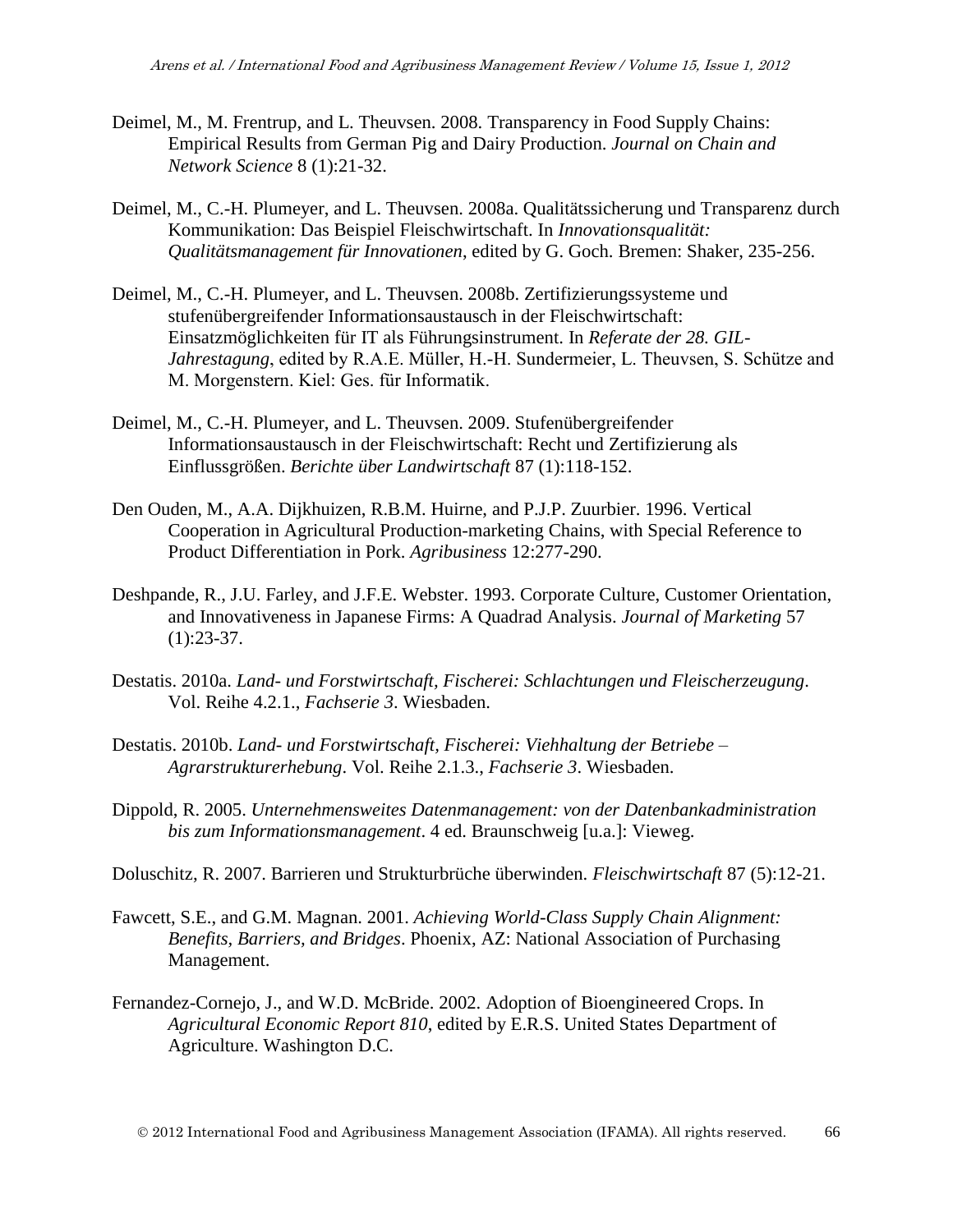- Frentrup, M. 2008. *Transparenz in Wertschöpfungsketten des Agribusiness: Entwicklung eines Messkonzepts und Evaluierung des Status quo am Beispiel der deutschen Milch- und Fleischwirtschaft*. Lohmar and Cologne: Josef Eul.
- Frey, B.S. 1993. Motivation as a Limit to Pricing. *Journal of Economic Psychology* 14 (4):635- 664.
- Fritz, M., and C. Fischer. 2007. The Role of Trust in European Food Chains: Theory and Empirical Findings. *International Food and Agribusiness Management Review* 10 (2):141-164.
- Gampl, B. 2006. *Rückverfolgbarkeit von Lebensmitteln: Eine empirische Analyse kettenübergreifender Informationssysteme*. Göttingen: Cuvillier.
- Gehring, U.W., and C. Weins. 2009. *Grundkurs Statistik für Politologen und Soziologen*. 5th ed. Wiesbaden: VS, Verlag für Sozialwissenschaften.
- Gershon, F., and R. Slade. 1984. The Acquisition of Information and the Adoption of New Technology. *American Journal of Agricultural Economics* 66 (3):312-320.
- Goodhue, D.L., and R.L. Thompson. 1995. Task-Technology Fit and Individual Performance. *MIS Quarterly* 19 (2):213-236.
- Granovetter, M.S. 1985. Economic Action and Social Structure: The Problem of Embeddedness. *American Journal of Sociology* 94:481-510.
- Hannus, T. 2008. Informationsmanagement im betrieblichen Qualitätswesen. Ph.D. Thesis, University of Bonn.
- Härtel, I. 2007. Das Agrarrecht im Paradigmenwechsel: Grüne Gentechnik, Lebensmittelsicherheit und Umweltschutz. In *Neue Haftungsrisiken in der Landwirtschaft: Gentechnik, Lebensmittel- und Futtermittelrecht, Umweltschadensrecht*, edited by C. Callies, I. Härtel and B. Veit. Baden-Baden: Nomos, 28-60.
- Hatanaka, M., C. Bain, and L. Busch. 2005. Third-party Certification in the Global Agrifood System. *Food Policy* 30 (3):354-369.
- Hill, C.A., and G.D. Scudder. 2002. The Use of Electronic Data Interchange for Supply Chain Coordination in the Food Industry. *Journal of Operations Management* 20 (4):375-387.
- Hollmann-Hespos, T. 2008. *Rückverfolgbarkeitssysteme in der Ernährungswirtschaft : eine empirische Untersuchung des Investitionsverhaltens deutscher Unternehmen*. Hamburg: Kovač.
- Horváth, L. 2004. Supply Chain Management in der Fleischerzeugung: Konzeption, Implementierung und Perspektive. Ph.D. Thesis, TU München.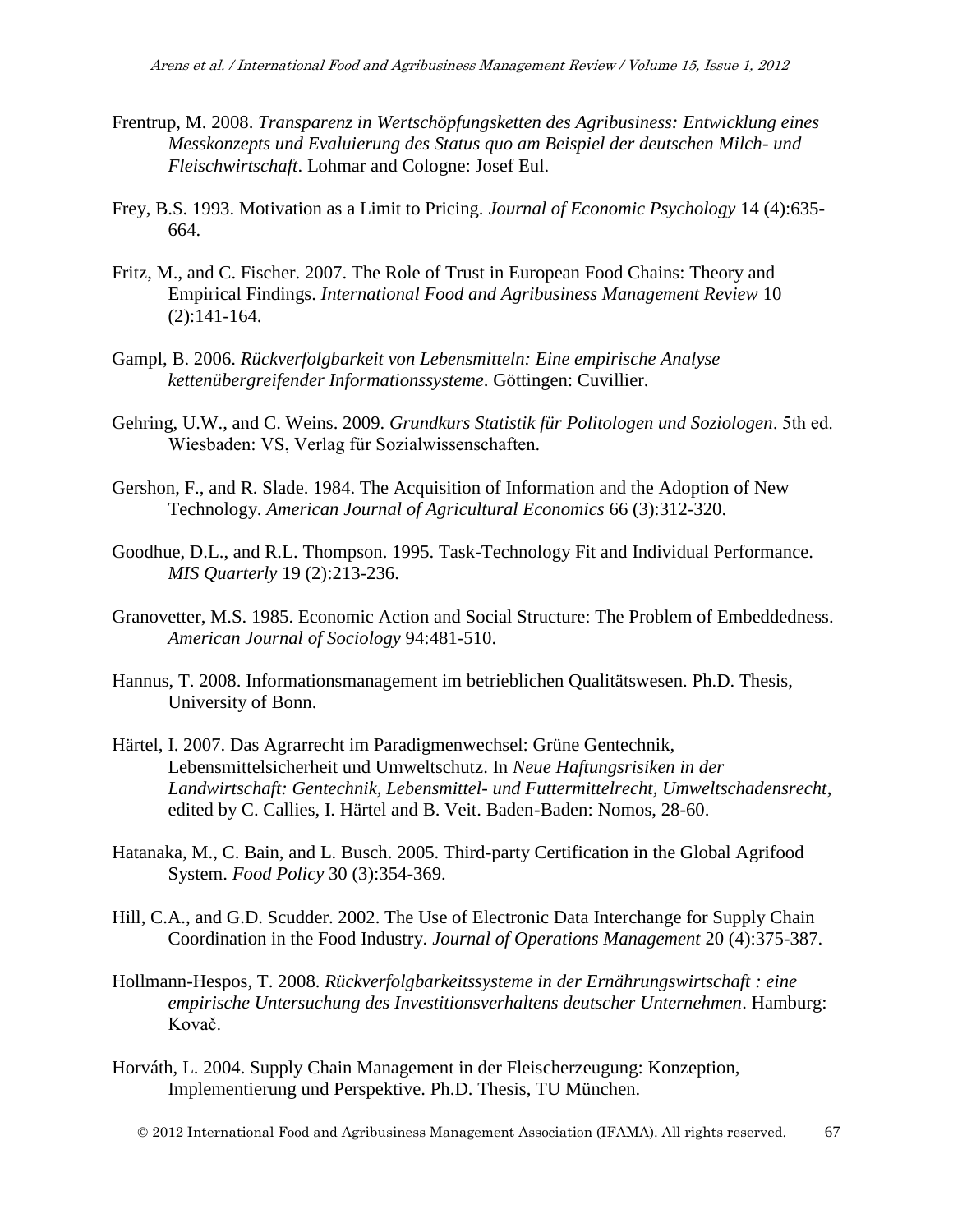- Hoy, S. 2002. Schweinehaltung in Deutschland. *Fleisch aus Deutschland*, [http://www.zds](http://www.zds-bonn.de/schweinehaltung_in_deutschland.html)[bonn.de/schweinehaltung\\_in\\_deutschland.html,](http://www.zds-bonn.de/schweinehaltung_in_deutschland.html) 21.04.2011.
- ISN. 2011. ISN-Schlachthofranking: TOP 4 schlachten bereits mehr als 60 Prozent aller deutschen Schweine. [www.schweinenet.de,](http://www.schweinenet.de/) Press release March 17, 2011.
- Jaccard, J., and C.K. Wan. 1996. *LISREL approaches to interaction effects in multiple regression*, *Sage university papers, Quantitative applications in the social sciences*. Thousand Oaks, Calif. [u.a.]: Sage.
- Jahn, G. 2006. Qualitätssicherungssysteme in der Ernährungsindustrie. Ph.D. Thesis, Georg-August University of Göttingen.
- Jahn, G., M. Peupert, and A. Spiller. 2003. *Einstellungen deutscher Landwirte zum QS-System: Ergebnisse einer ersten Sondierungsstudie*. Georg-August-University of Göttingen: Institut für Agrarökonomie.
- Jarillo, J.C. 1988. *Strategic Networks: Creating the Borderless Organization*. Vol. 2. Oxford: Butterworth-Heinemann.
- Knierim, A., and R. Siebert. 2005. Förderung des Biodiversitätsschutzes durch Landwirte: Eine Analyse des aktuellen Wissensstands. In *Schriften der Gesellschaft für Wirtschafts- und Sozialwissenschaften des Landbaues e.V.*, edited by K. Hagedorn, U.J. Nagel and M. Odening. Münster-Hiltrup: Landwirtschaftsverlag, 489-500.
- Kuß, A., and T. Tomczak. 2002. *Marketingplanung: Einführung in die marktorientierte Unternehmens- und Geschäftsfeldplanung*. 3rd ed. Wiesbaden: Gabler.
- Lazzarini, S.G., F.R. Chaddad, and M.L. Cook. 2001. Integrating Supply Chains and Network Analyses: The Study of Netchains. *Journal on Chain and Network Science* 1 (1):7-22.
- Mack, A. 2007. Nutzungskonzept für ein integriertes Audit- und Dokumentenmanagementsystem im überbetrieblichen Gesundheitsmanagement Schweine haltender Betriebe. Ph.D. Thesis, University of Bonn.
- Mack, A., T. Schmitz, S. Gymnich, and B. Petersen. 2005. Modell eines integrierten Audit- & Dokumentenmanagement-Systems im Rahmen der Qualitätssicherung in QS-Bündlerorganisationen. In *Proceedings of 7. Internationale Tagung Bau, Technik und Umwelt in der landwirtschaftlichen Nutztierhaltung*. Braunschweig.
- McKinnon, S.M., and W.J. Bruns. 1992. *The Information Mosaic*. Boston, MA: Harvard Business School Press.
- Meffert, H., C. Burmann, and M. Kirchgeorg. 2008. *Marketing: Grundlagen marktorientierter Unternehmensführung ; Konzepte - Instrumente - Praxisbeispiele*. 10., vollst. überarb. und erw. Aufl. ed. Wiesbaden: Gabler.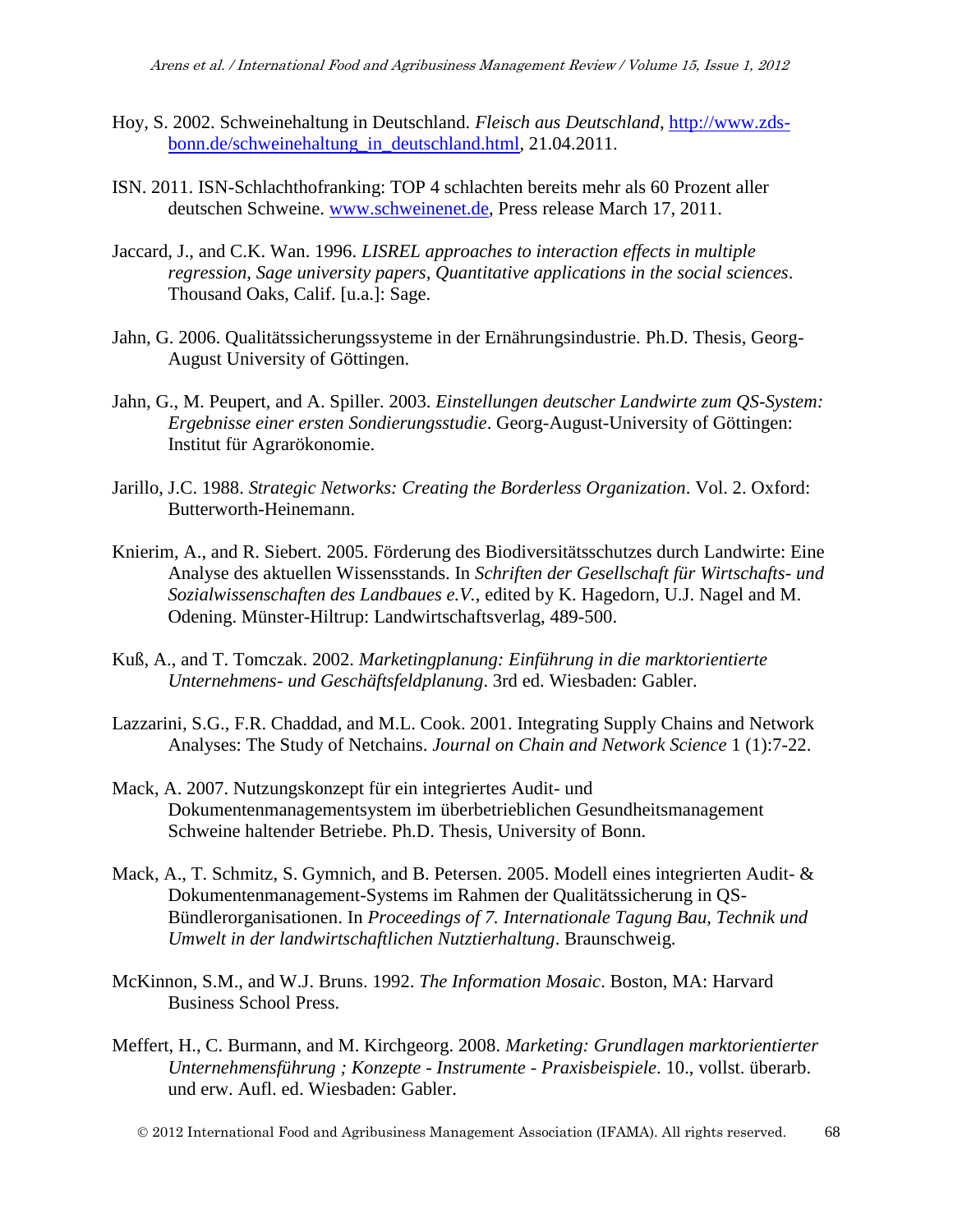- Menard, S.W. 2002. *Applied logistic regression analysis*. 2nd ed, *Sage university papers Quantitative applications in the social sciences*. Thousand Oaks, Calif.: Sage Publications.
- Miles, R.E., and C.C. Snow. 1984. Fit, Failure, and the Hall of Fame. *California Management Review* 26 (3):10-28.
- Mohr, J., and R.S. Sohi. 1995. Communication Flows in Distribution Channels: Impact on Assessments of Communication Quality and Satisfaction. *Journal of Retailing* 71(4):393- 416.
- Moorman, C., G. Zaltman, and R. Deshpande. 1992. Relationship between Providers and Users of Market Research: The Dynamics of Trust Within and between Organizations. *Journal of Marketing Research* 29 (3):314-328.
- Morris, R. 1991. Information Systems for Animal Health: Objectives and Components. *Revue Scientifique et Technique* 10 (1):13-23.
- Narver, J.C., and S.F. Slater. 1990. The Effect of a Market Orientation on Business Profitability. *Journal of Marketing* 54 (4):20-35.
- Nayga, R.M.J. 1996. Determinants of Consumers' Use of Nutritional Information on Food Packages. *Journal of Agricultural and Applied Economics* 28 (2):303-312.
- Nunnaly, J. 1978. *Psychometric Theory*. Vol. 2. New York: McGraw Hill.
- O'Connell, A.A. 2006. *Logistic regression models for ordinal response variables*, *Sage University papers series Quantitative applications in the social sciences*. Thousand Oaks, Calif. [u.a.]: Sage Publ.
- O'Reilly, C.A. 1982. Variations in Decision Makers Use of Information Sources: The Impact of Quality and Accessibility of Information. *The Academy of Management Journal* 25:756- 771.
- Öhlmér, B., K. Olson, and B. Brehmer. 1997. Understanding Farmers' Decision Making Processes and Improving Managerial Assistance. *Agricultural Economics* 18 (3):273-290.
- Pedhazur, E.J., and L. Pedhazur Schmelkin. 1991. *Measurement, Design, and Analysis: An Integrated Approach*. Hillsdale, NJ [u.a.]: Erlbaum.
- Petersen, B. 2003. Überbetriebliches Qualitätsmanagement in Wertschöpfungsketten der Agrarund Ernährungswirtschaft. In *Prozessorientiertes Qualitätsmanagement - Gestalten, Umsetzen, Bewerten*, edited by T. Pfeifer. Aachen: Shaker, 63-77.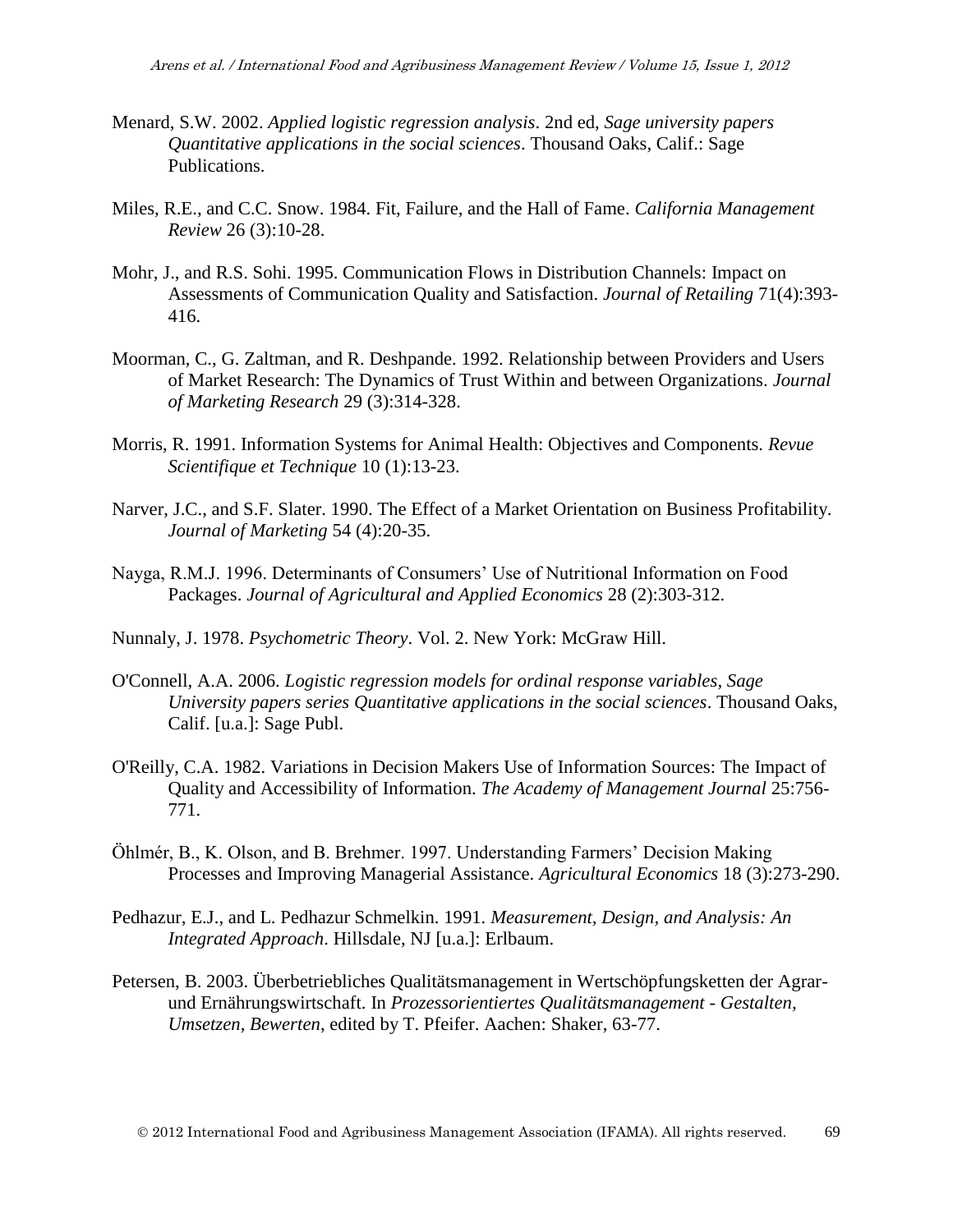- Petersen, B., A. Mack, V. Schütz, and G. Schulze Althoff. 2007. Nahtstelle als neuralgischer Punkt - 3-Ebenen-Modell zur Weiterentwicklung überbetrieblicher Qualitätsmanagementsysteme. *Fleischwirtschaft* 87 (4):89-94.
- Peupert, M., and L. Theuvsen. 2007. Improving Quality-related Communication in Food Chains with Quality Function Deployment: The Dairy Industry. In *Quality Management in Food Chains*, edited by L. Theuvsen, A. Spiller, M. Peupert and G. Jahn. Wageningen: Wageningen Academic Publishers.
- Plumeyer, C.-H., M. Deimel, and L. Theuvsen. 2008. Qualitätskommunikation und Prozessoptimierung in der Fleischwirtschaft: Recht, Zertifizierungssysteme und Informationssysteme als Einflussgrößen. *Elektronische Zeitschrift für Agrarinformatik*  $3:1-23.$
- Plumeyer, C.-H., M. Deimel, and L. Theuvsen. 2009. Netzwerkbeziehungen und betriebliches Qualitätsmanagement: Ergebnisse einer empirischen Untersuchung. In *Qualitätsmanagement in Wertschöpfungsnetzwerken*, edited by L. Theuvsen and M. Deimel. Aachen: Shaker, 167-184.
- Plumeyer, C.-H., L. Theuvsen, and J. Bahlmann. 2009. Einfluss der Kommunikationsmedien auf den stufenübergreifenden Informationsaustausch in der Schweinefleischwirtschaft. In *Anforderungen an die Agrarinformatik durch Globalisierung und Klimaveränderung*, edited by R. Bill, P. Korduan, L. Theuvsen and M. Morgenstern. Bonn: Köllen, 133-136.
- Reiner, G. 2005. Supply Chain Management Research Methodology Using Quantitative Models Based on Empirical Data. In *Research Methodologies in Supply Chain Management*, edited by H. Kotzab, S. Seuring, M. Müller and G. Reiner. Heidelberg: Physica-Verlag, 431-444.
- Rosskopf, K., and P. Wagner. 2003. Requirements for Agricultural Software and Reasons for Adoption Constraints. In *Information Technology for a Better Agri-food Sector, Environment and Rural Living*, edited by Z. Harnos, M. Herdon and T. Wiwczaroski. Debrecen, 651-658.
- Roßteutscher, S. 2004. Von Realisten und Konformisten Wider die Theorie der Wertsynthese. *Kölner Zeitschrift für Soziologie und Sozialpsychologie* 56 (3):407-431.
- Schulze Althoff, G. 2006. *Stufenkonzept zum Aufbau überbetrieblicher Informationssysteme für das Qualitäts- und Gesundheitsmanagement in Wertschöpfungsketten der Fleischwirtschaft*. Göttingen: Cuvillier.
- Schulze Althoff, G., A. Ellebrecht, and B. Petersen. 2005. Chain Quality Information Management: Development of a Reference Model for Quality Information Requirements in Pork Chains. *Journal on Chain and Network Science* 5 (1):27-38.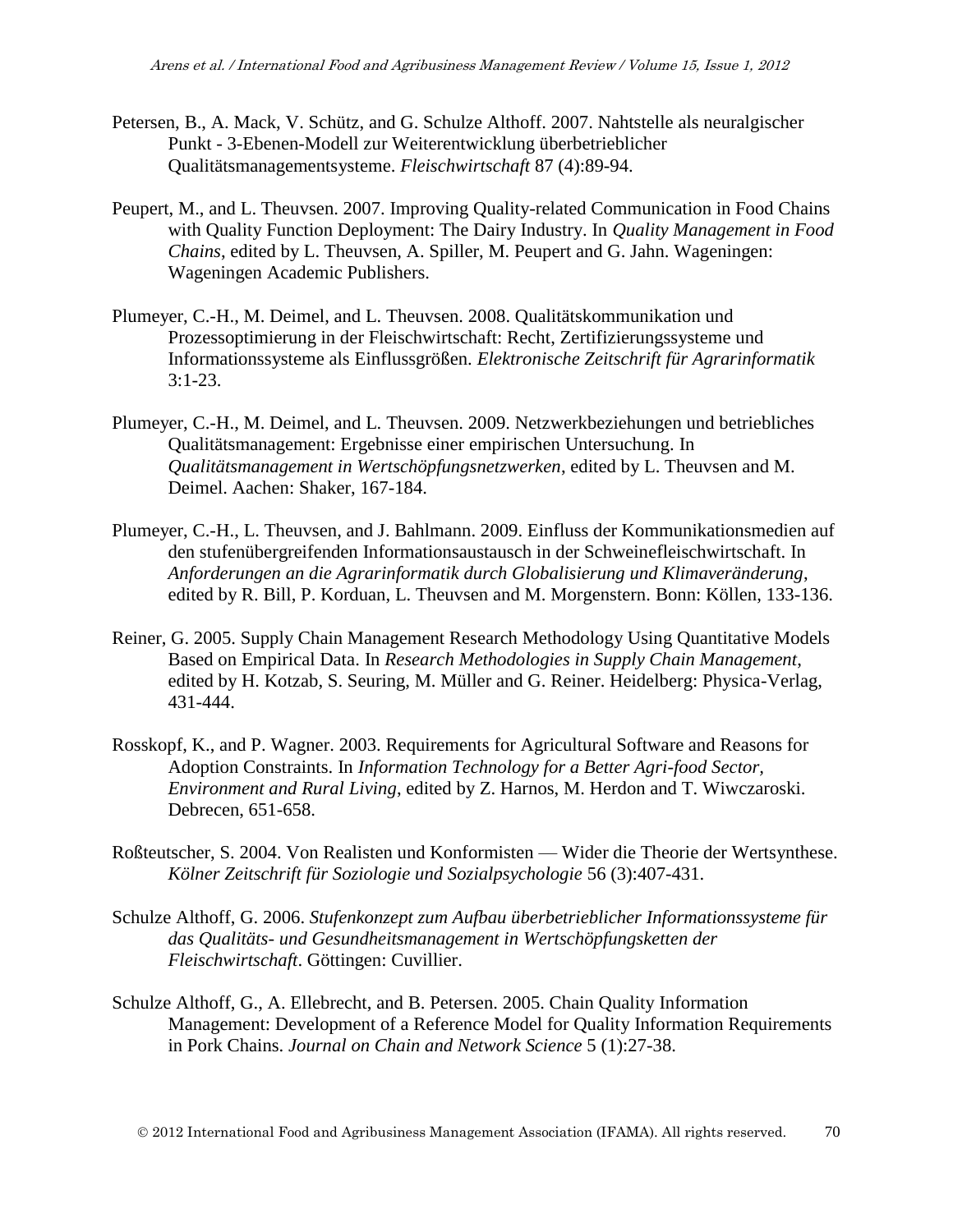- Schulze, B. 2008. Verbraucherverhalten und Supply Chain Management: Herausforderungen für Unternehmen des Agribusiness. Ph.D. Thesis, Georg-August-University of Göttingen.
- Schulze, B., A. Spiller, and L. Theuvsen. 2006a. Determinants of Trust between Buyers and Suppliers in Agribusiness: Empirical Evidence from German Pork Sector. In *Trust and Risk in Business Networks, Proceedings of 99th European Seminar of the European Association of Agricultural Economists*, edited by M. Fritz, U. Rickert and G. Schiefer. Bonn, 117-125.
- Schulze, B., A. Spiller, and L. Theuvsen. 2006b. Is more Vertical Integration the Future of Food Supply Chains? Empirical Evidence and Theoretical Considerations from German Pork Production. In *International Agri-food Chains and Networks: Management and Organization*, edited by W.J.J. Bijman, S.W.F. Omta, J.H. Trienekens, J.H.M. Wijnands and E.F.M. Wubben. Wageningen: Wageningen Academic Publishers, 49-64.
- Schulze, B., A. Spiller, and L. Theuvsen. 2007. A Broader View on Vertical Coordination: Lessons from German Pork Production. *Journal on Chain and Network Science* 7 (1):35- 53.
- Simon, H.A., H. Guetzkow, G. Kozmetsky, and G. Tyndall. 1954. *Centralization vs. Decentralization in Organizing the Controller's Department: A Research Study and Report*. New York: Controllership Foundation.
- Spiller, A., and B. Schulze. 2008. Zukunftsperspektiven der Fleischwirtschaft: Verbraucher, *Märkte, Geschäftsbeziehungen.* Edited by A. Spiller and B. Schulze. Göttingen: Univ.-Verl. Göttingen.
- Spiller, A., L. Theuvsen, G. Recke, and B. Schulze. 2005. *Sicherstellung der Wertschöpfung in* der Schweineerzeugung: Perspektiven des Nordwestdeutschen Modells. Gutachten im Auftrag der Stiftung Westfälische Landschaft. Münster.
- Stock, J., H. Wolff, H. Mohr, and J. Thietke. 1998. Delphi-Befragung 1996/1998 "Potentiale und Dimensionen der Wissensgesellschaft - Auswirkungen auf Bildungsprozesse und Bildungsstrukturen". In *Endbericht im Auftrag des Bundesministeriums für Bildung, Wissenschaft, Forschung und Technologie*. München und Basel: Prognos. [http://edok01.tib.uni-hannover.de/edoks/e01fbdig09/598731482.pdf.](http://edok01.tib.uni-hannover.de/edoks/e01fbdig09/598731482.pdf)
- Theuvsen, L. 2003. Motivational Limits to Tracking and Tracing: Principal-Agent Problems in Meat Production and Processing. In *Quality Assurance, Risk Management and Environmental Control in Agriculture and Supply Networks*, edited by G. Schiefer and U. Rickert. Bonn: ILB-Press, 223-230.
- Theuvsen, L., and C.-H. Plumeyer. 2007. Certification Schemes, Quality-Related Communication in Food Supply Chains and Consequences for IT-Infrastructures. In *Environmental and Rural Sustainability through ICT*, edited by C.G. Parker, S. Skerratt, C. Park and J. Shields. Glasgow: Proceedings of EFITA/WCCA Conference.